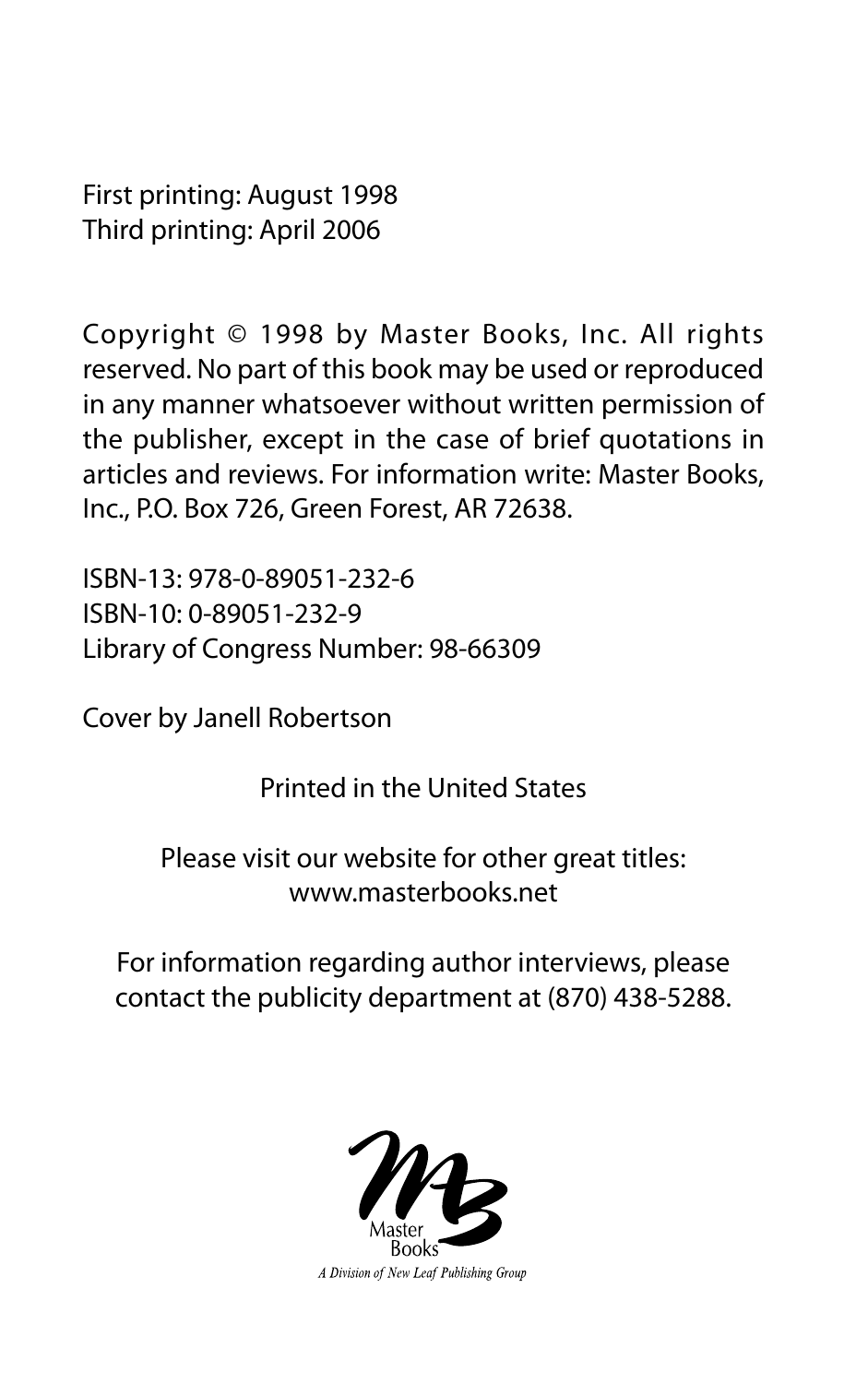#### **Contents**

| 2. What Did We Get Ourselves Into? 19         |
|-----------------------------------------------|
|                                               |
|                                               |
| 5. Mosquitoes — Rare, Medium, or Well-Done 53 |
|                                               |
|                                               |
|                                               |
| 9. More Mosquitoes and the                    |
|                                               |
|                                               |
| 12. Stuck in the Arctic Ocean on an           |
| 13. Where Do We Go from Here?                 |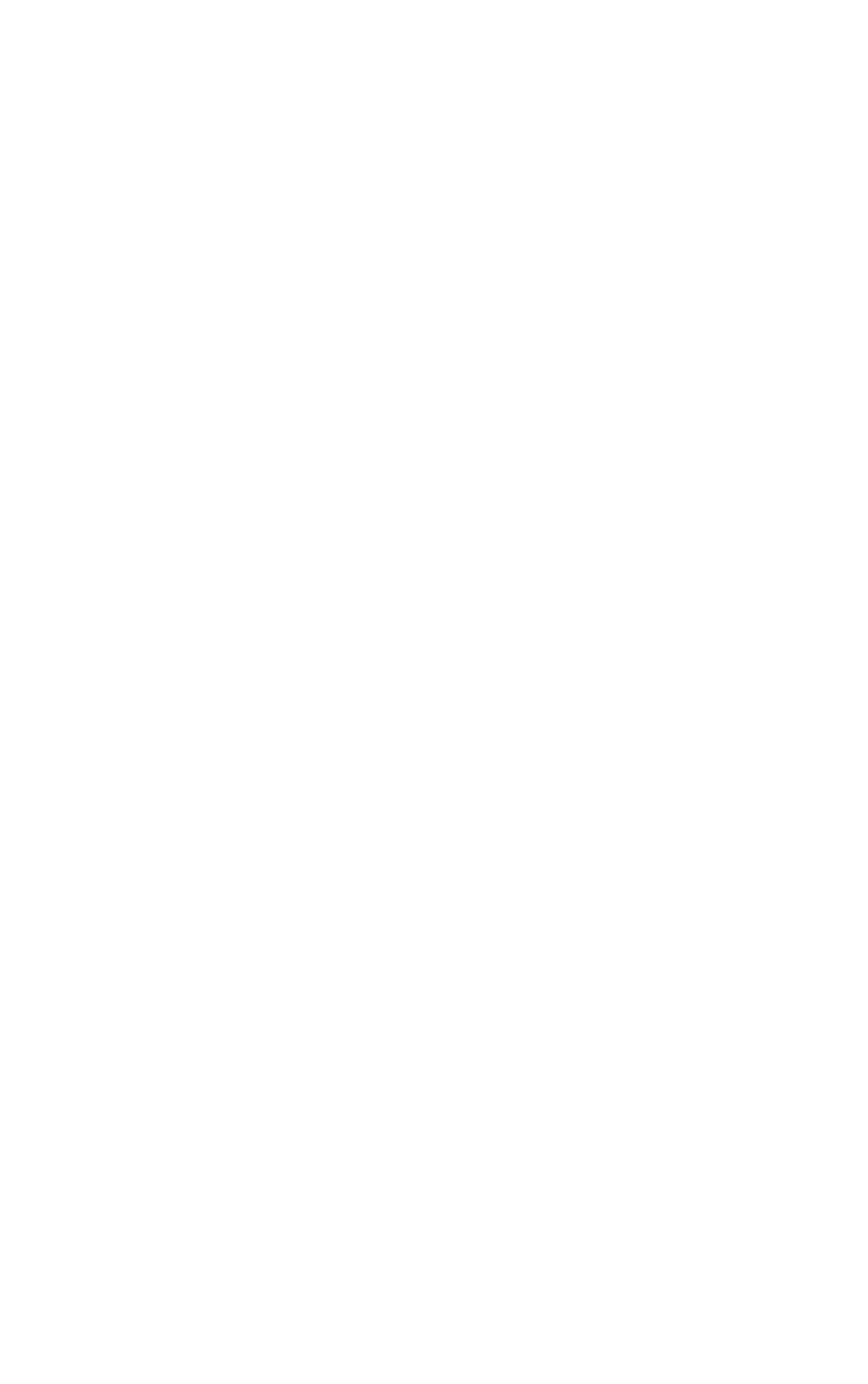#### Preface and Acknowledgments

This is a true adventure story about five men who went to the North Slope of Alaska in 1994 in search of frozen, unfossilized dinosaur bones. The primary text of this book was adapted from the journal of John Whitmore, the trip leader. Major additions to the original text were made by Buddy Davis and Mike Liston. We need to thank many for the publication of this book, especially our spouses and families who supported us in prayer while we were in Alaska. Above all, we thank the Lord whose hand was so evident during our journey.

The expedition was funded by private contributions from the team members themselves and from members and friends of the Creation Research Science Education Foundation (CRSEF) of Columbus, Ohio. Cedarville College provided some funds to help with the travel expenses of John Whitmore from the faculty development fund.

Major editorial comments and additions were provided by George Detwiler, Dan Specht, Ken Ham, Jamie Whitmore, and Kay Davis. We are deeply indebted to them for their help. The photographs contained within this volume were contributed by all of the team members. The original drawings were made by team member Buddy Davis.

The expedition team included:

Buddy Davis, Bladensburg, Ohio. Buddy is a dinosaur sculptor, artist, and owner of Wildlife Studios. His sculptures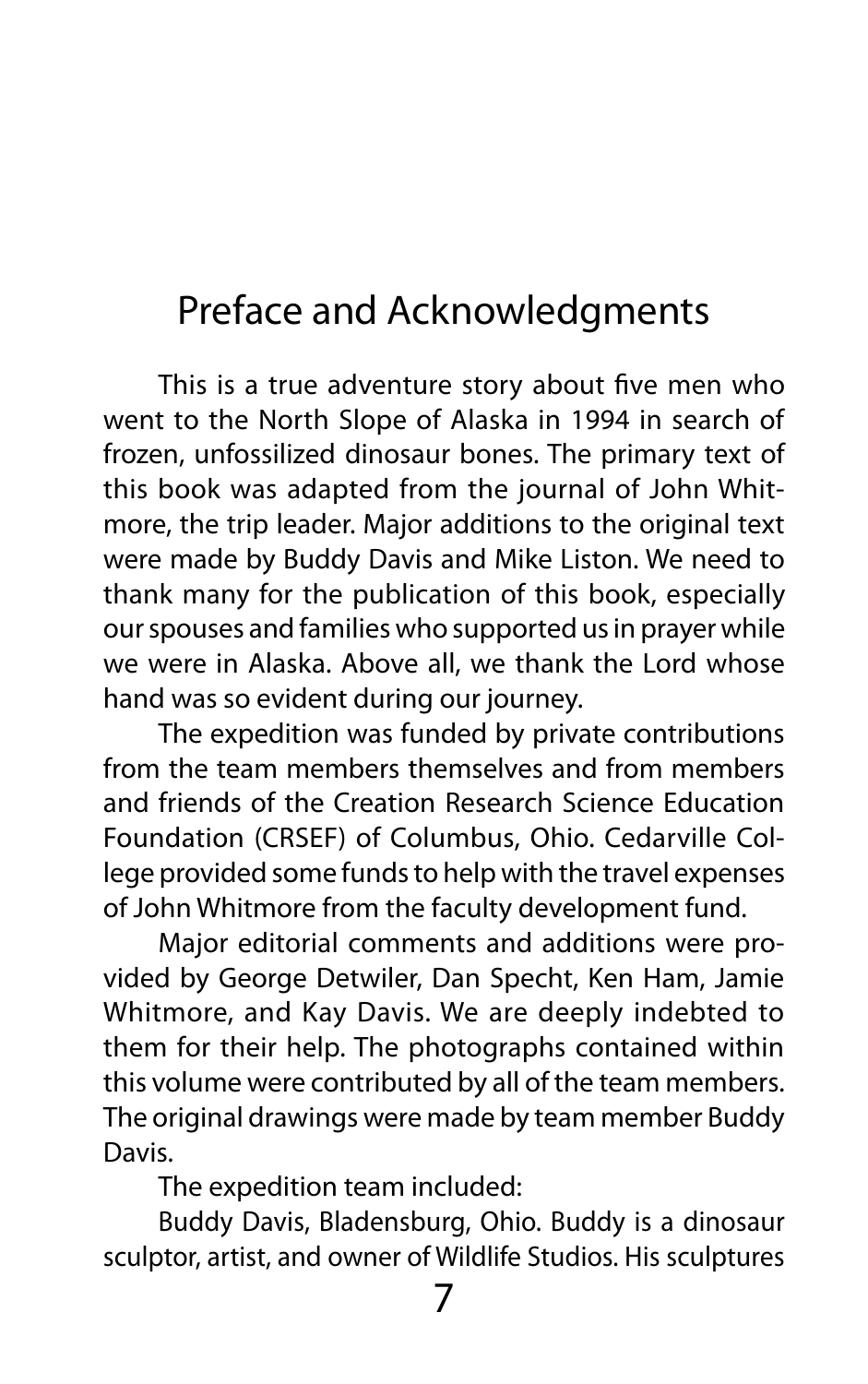and taxidermy are valuable assets to his position as curator of the Answers in Genesis Creation Museum. He is also a recording artist and tours with Answers in Genesis seminars worldwide. Buddy is an explorer, veteran ark searcher, and has been on numerous dinosaur digs.

George Detwiler, West Liberty, Ohio. George taught science and math at Urbana High School from 1965 to 1995. He is now teaching the same subjects at Calvary Christian School in Bellefontaine, Ohio, where he is free to teach all aspects of biblical creationism. He has a B.S. in chemistry from Wheaton College (IL) and a M.A.T. for science teachers from Michigan State University. He has an Ohio permanent professional teaching certificate covering all major areas of science. He has also taken students on geology/ecology/backpacking/camping trips to the southwestern United States.

Mike Liston, Gambier, Ohio. Mike is president of his own company that designs and makes outdoor and rescue gear. He can best be described as an outdoorsman and explorer. He guides and trains groups for cave exploring and rappelling trips. Mike travels and speaks often at churches, seminars, and television interviews about his creation adventures.

Dan Specht, Westerville, Ohio. Dan is a dentist in Columbus, Ohio, and has been in private practice there since graduating from Ohio State University's dental school in 1961 with a D.D.S. Before that he was in the U.S. Army, Army Security Agency, from 1951 to 1954. He is an experienced white water rafter and has led numerous rafting trips in West Virginia.

John Whitmore, Cedarville, Ohio. John has been teaching geology at Cedarville College since graduating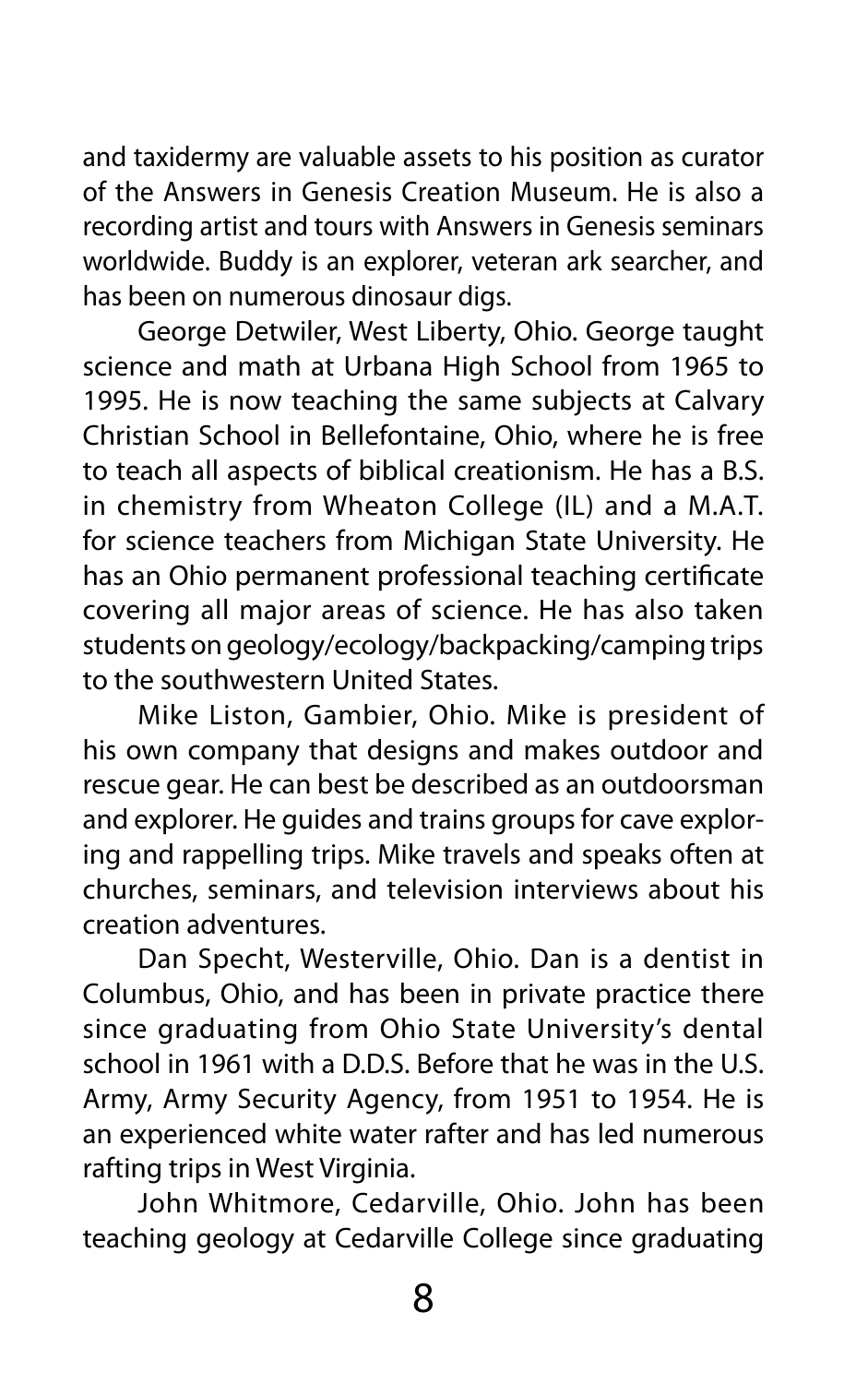from the Institute for Creation Research in 1991. He has an M.S. in geology from ICR and a B.S. in geology from Kent State University, Kent, Ohio. He speaks frequently in churches and schools on topics related to biblical creationism and geology.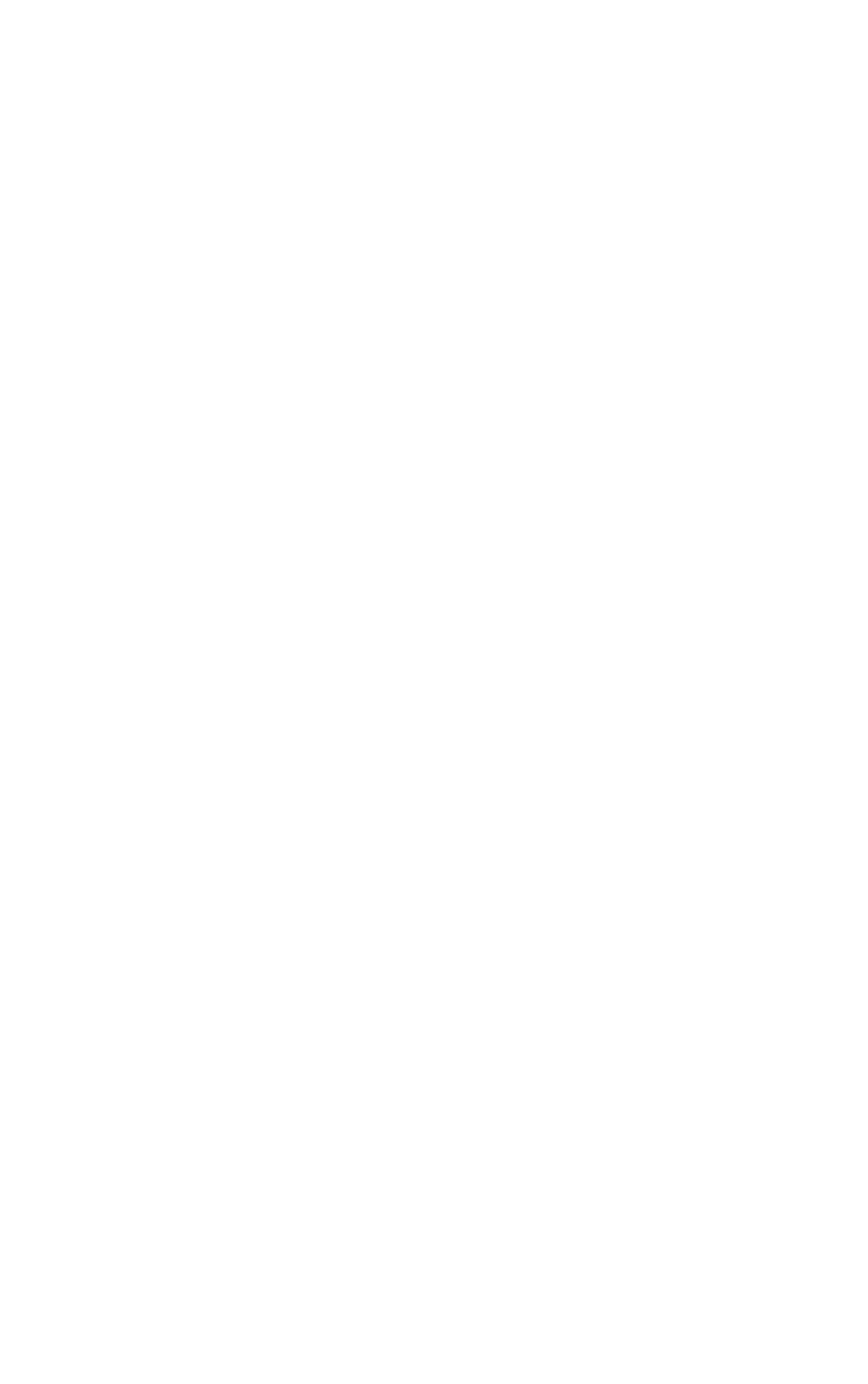

#### Map of Alaska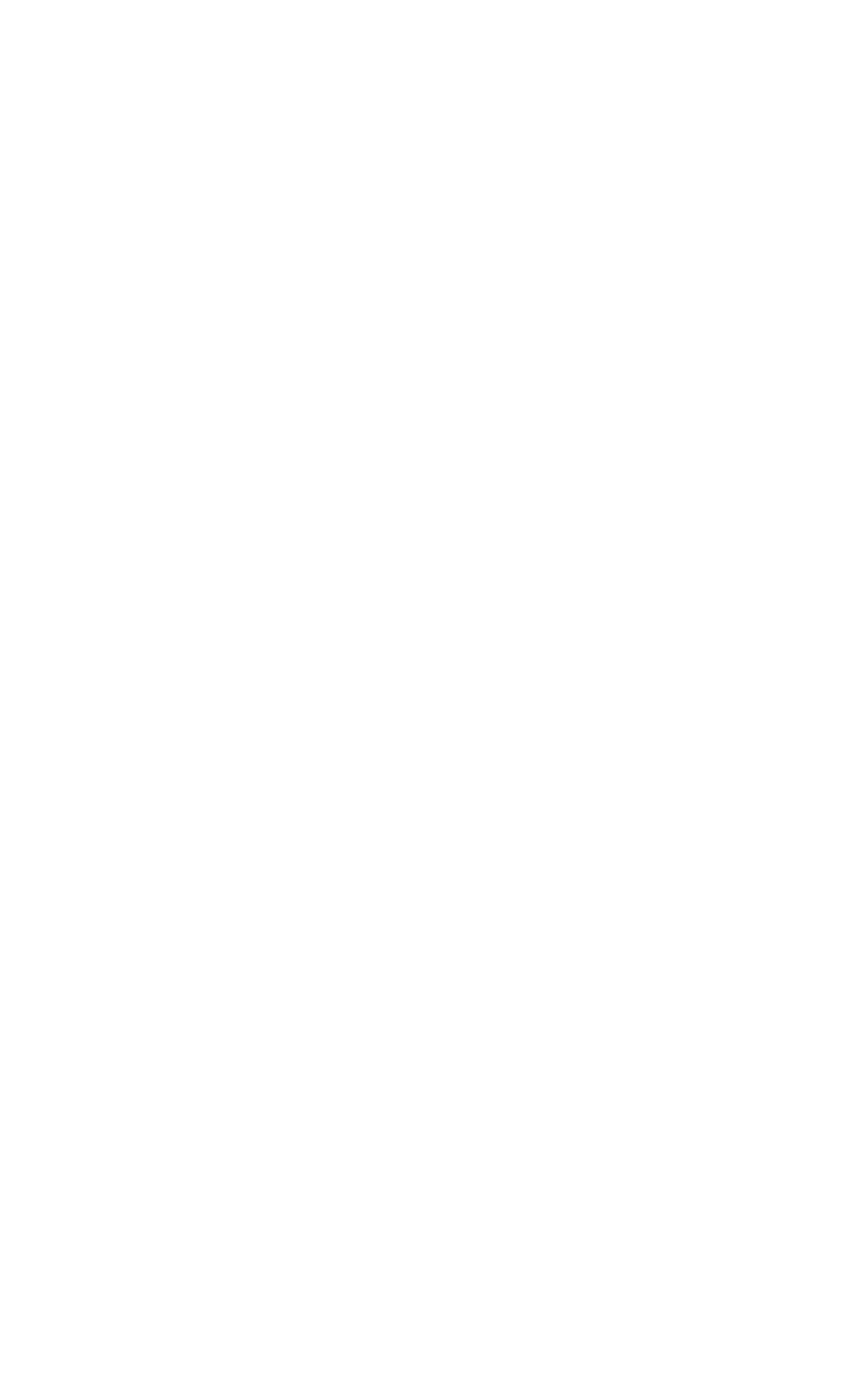

## North to Alaska

Monday, July 11

Our small bush plane headed north for the land of the midnight sun. Five minutes after leaving Fairbanks, there was nothing but wilderness as far as the eye could see. Our destination: the Colville River, 200 miles north of the Arctic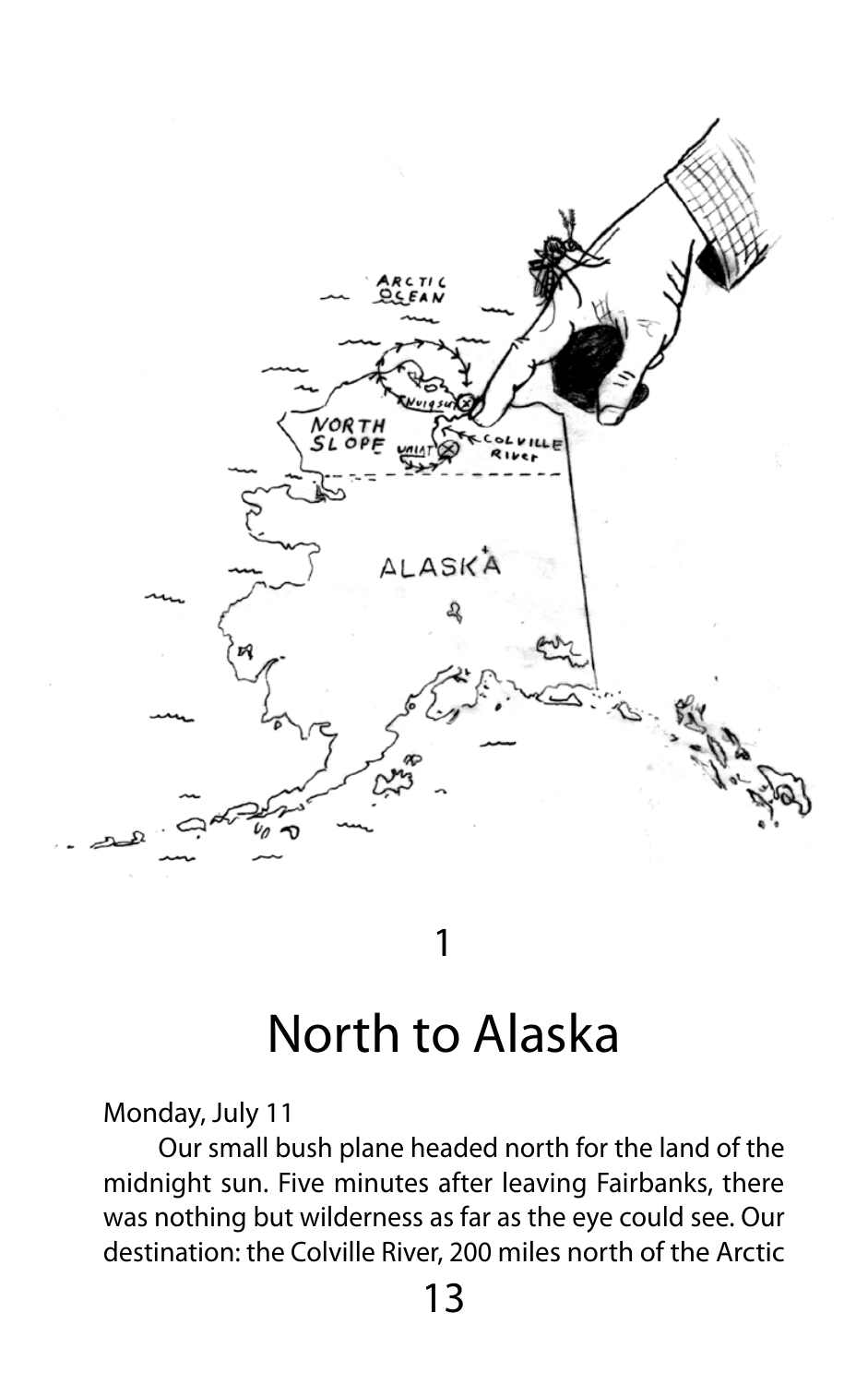

The rugged Brooks Mountains of central Alaska.

Circle. The Colville drains the Brooks Mountain range and flows north into the Arctic Ocean.

The pilot crammed the five team members of our expedition and all of the gear we would need to survive in the rugged terrain for two weeks into the tiny plane. We prayed that we had the proper gear for our journey into the unknown. We were going to be out of contact with the rest of the world for two weeks and there was no way of knowing about some of the hardships that we would face — or the many triumphs with which the Lord would bless us. Our Arctic Alaskan adventure had begun!

John Whitmore, from Ohio, led the diverse group. George Detwiler was the most experienced outdoorsman of the group. He also shot the video for the expedition. Buddy Davis is a veteran explorer of Mt. Ararat, and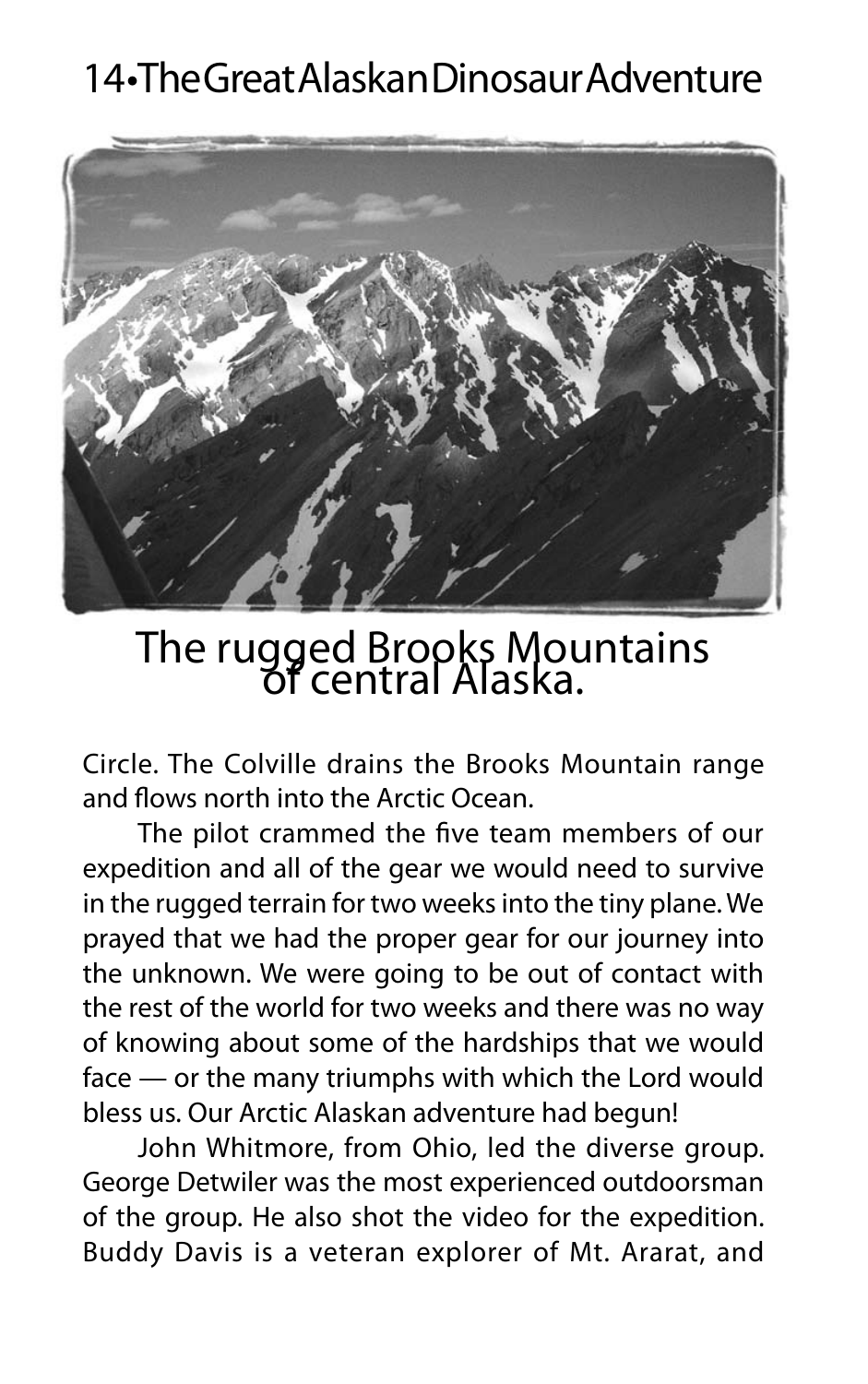brought with him his vast knowledge of dinosaurs. Dr. Dan Specht took care of our medical needs. He was the only one who had significant white water rafting experience. Mike Liston provided valuable insights into the equipment, clothing, food, and gear that we needed for the trip.

After six months of serious planning we were finally ready to go. Mike and Dan were flying out of Columbus early in the afternoon. Buddy, George, and John left Cedarville at 10:30 a.m. for Indianapolis. The flights to Alaska this time of year were so full that it was impossible for us to travel on the same flight, although we tried. Understandably, most tourists also head to Alaska during midsummer. We had started to "pipe dream" about this trip about a year earlier. Now, it was finally becoming a reality. It had only been two weeks since we bought our tickets, finalized transportation on the North Slope, and knew for sure that we could go. Not just anyone can go and excavate these bones. We had to have permission from the Bureau of Land Management (B.L.M.) since they are on federal land. The permits came just days before our scheduled departure.

Our destination was the Liscomb Bone Bed on the North Slope. Frozen, partially fossilized dinosaur bones can be found in abundance in the coal and shale layers of these beds. These bones attracted us. Part of the research John had been conducting involved the chemical analysis of dinosaur bones. Where could be a better place to collect pristine, unaltered bones than here? An added attraction of these bones was their frozen state. If original organic remains were still left in the bones, the cold temperatures may have helped preserve them. There are other closer and less remote areas where dinosaur bones can be found.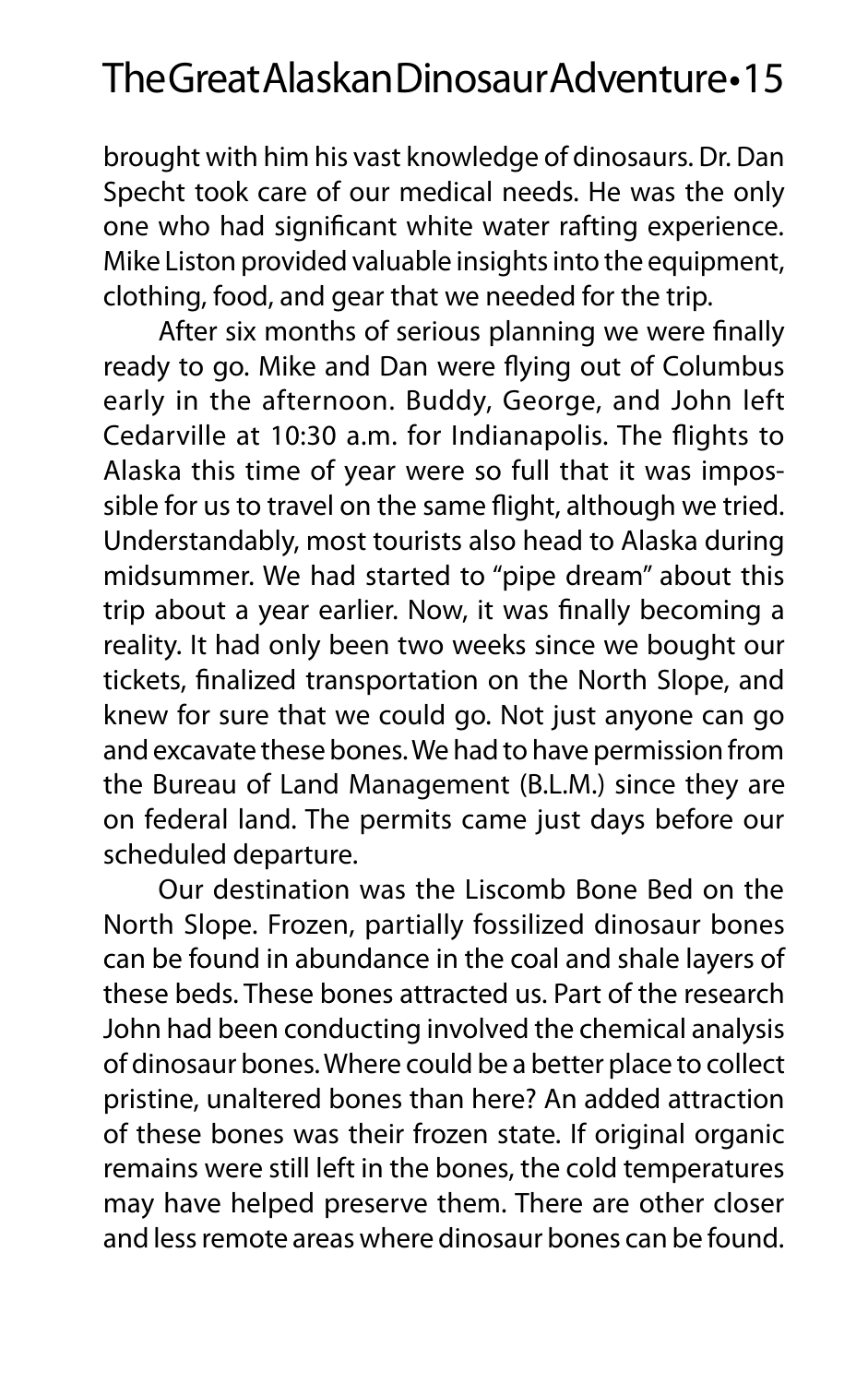However, we were after these bones in the hope they would contain organic remains that would support the creation model of earth history.

John, Buddy, and George's flight did not go as planned. For some reason the plane on which we were to fly from Denver to Seattle never arrived in Denver. Of course, this bungled all of the other flights we were supposed to be on from Denver to Seattle to Anchorage, and then on to Fairbanks. We became anxious because we were due to meet Dan and Mike in Seattle and had no way to communicate with them and tell them otherwise. Also, our bush plane was scheduled to leave Fairbanks at 8:00 a.m., and we wondered if we would make it on time. We did manage to make it to Fairbanks after some rerouting and patience by 2:00 a.m., Tuesday morning. (Only two hours late!)

After a 14-hour flight and passing through four time zones, we arrived quite tired. Nevertheless, the flight up the coast of Alaska was unforgettable. As we were flying, we witnessed a beautiful sunrise. It was about 1:30 in the morning! The mountains below were absolutely spectacular. They were snow covered and had glaciers hugging their valleys. Although we were dead tired, we could not sleep. It was a geologist's paradise! Between the clouds, the shoreline could be seen where the mountains and glaciers met the ocean. Just before arriving in Anchorage we could see Denali (Mt. McKinley) which is the highest mountain peak in North America — it dwarfed everything around it.

#### Tuesday, July 12

Dan and Mike made it to Fairbanks two hours earlier than the rest of the party. We had arranged ahead of time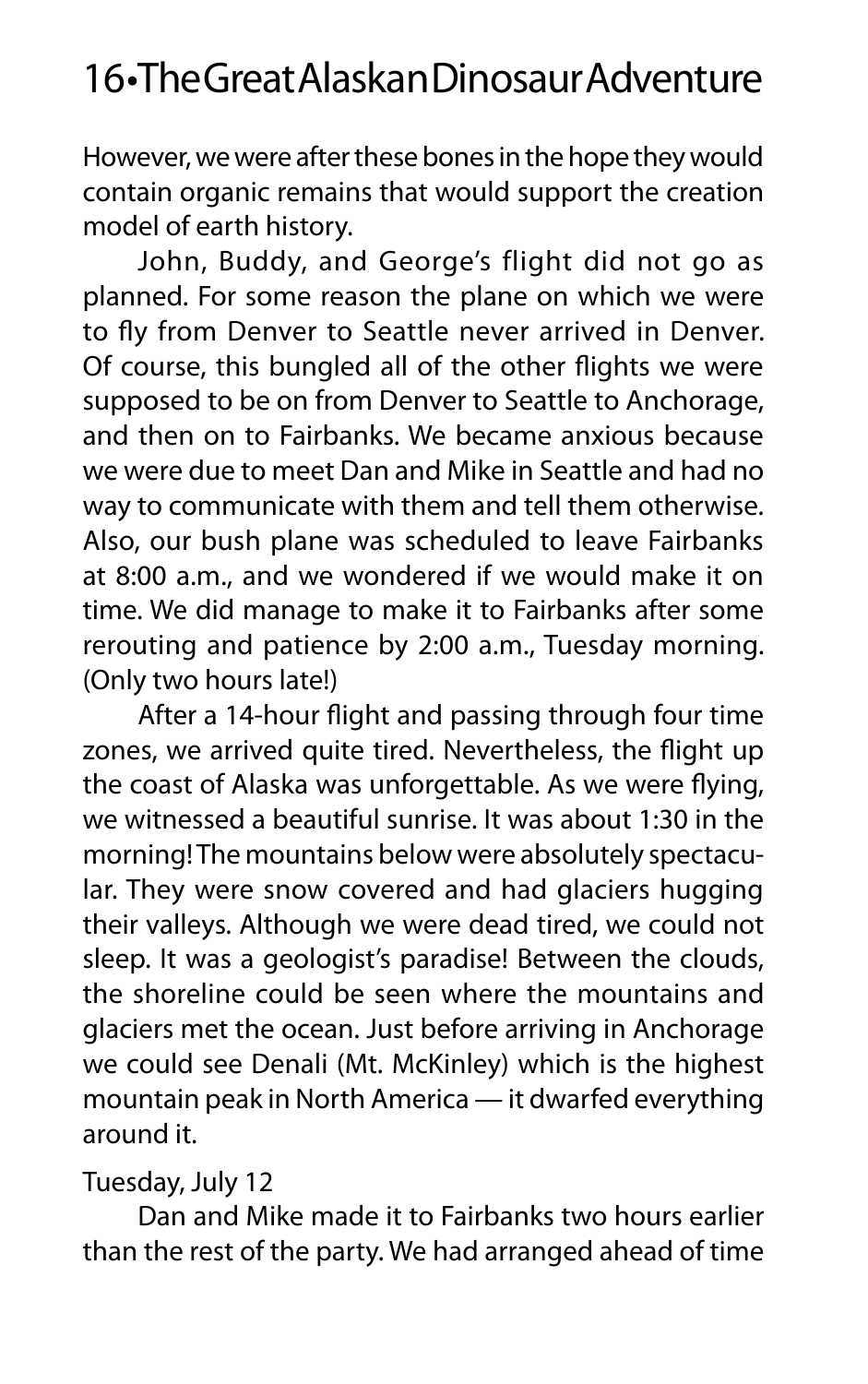to spend the night in the hangar of the bush pilot who was going to fly us north in the morning. The hangar was on the opposite side of the airport from the commercial terminal. Buddy was fascinated with all the mounted Alaskan wildlife near the baggage claim. (Before he started sculpting dinosaurs, he was a taxidermist.) We wondered how much of this wildlife we would see. All three kinds of North American bears live in Alaska (grizzly, black, and polar) and this was one bit of wildlife we did not want to run into unexpectedly. We brought along a 12-gauge shotgun with slugs and a rifle just in case. After picking up our bags, we hailed a taxi for the four-mile ride around to the other side of the airport. The taxi driver asked where we were from and where we were going. After he found out we were headed to the North Slope, he burst out laughing and said "I hope you guys have some plasma — the mosquitoes are going to eat you alive!" Well, we were in Alaska and we had swatted a few mosquitoes outside at the airport, but they were bearable. We thought this guy must be exaggerating, trying to poke fun at a few Alaskan rookies.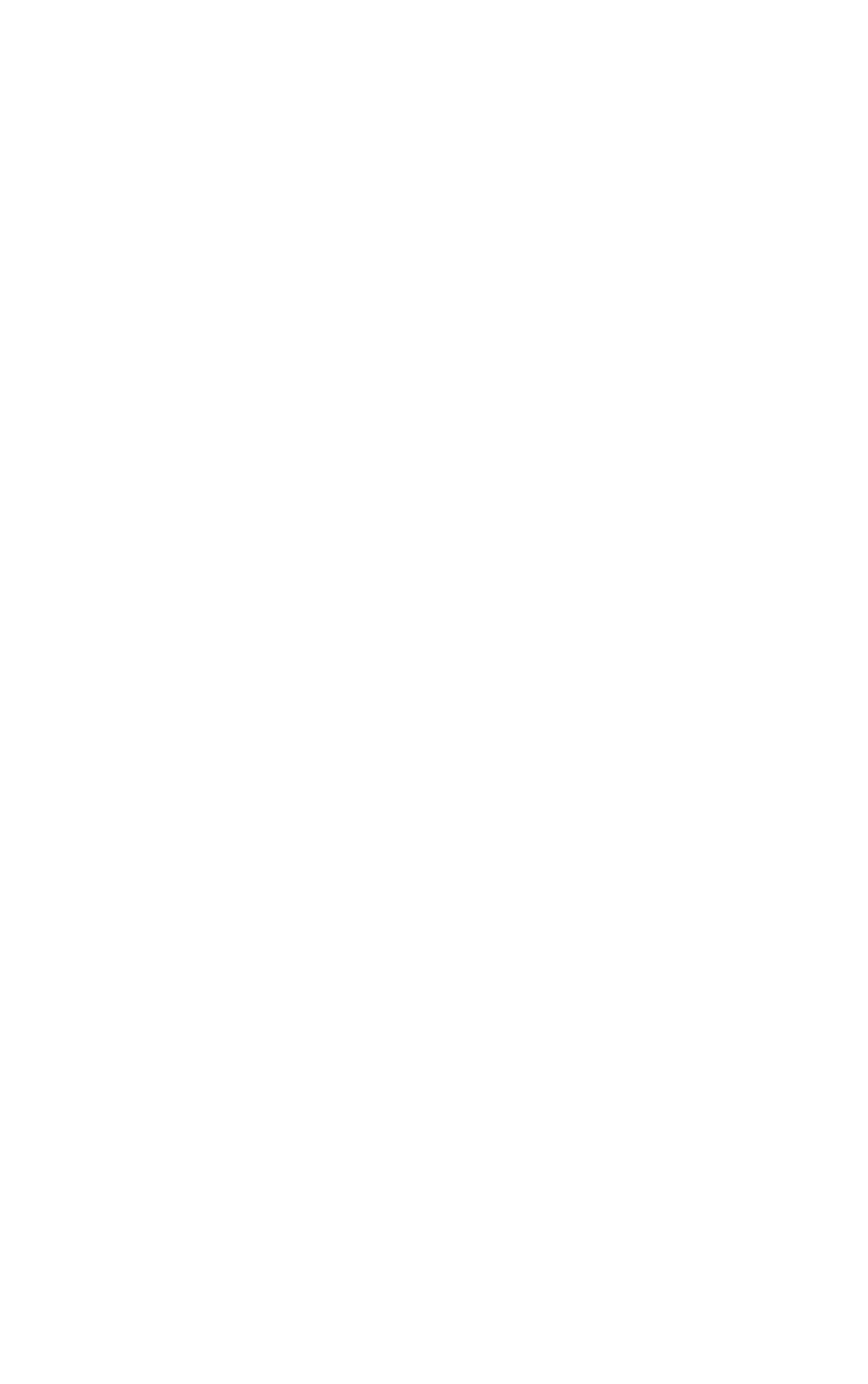Near disaster strikes only minutes after<br>launchingourboatsontotheColvilleRiver<br>fromUmiat.MikeandGeorge'sraftalmost<br>sank in the cold, glacial stream. Mike is<br>paddlingandGeorgeisholdingupthefar<br>sidetokeepitfromsinkingastheya

4 Or

2

# What Did We Get Ourselves Into?

When we arrived at the hangar, Mike and Dan were already sleeping. It was now 3:00 a.m. and all of the doors were locked. When we finally pounded hard enough on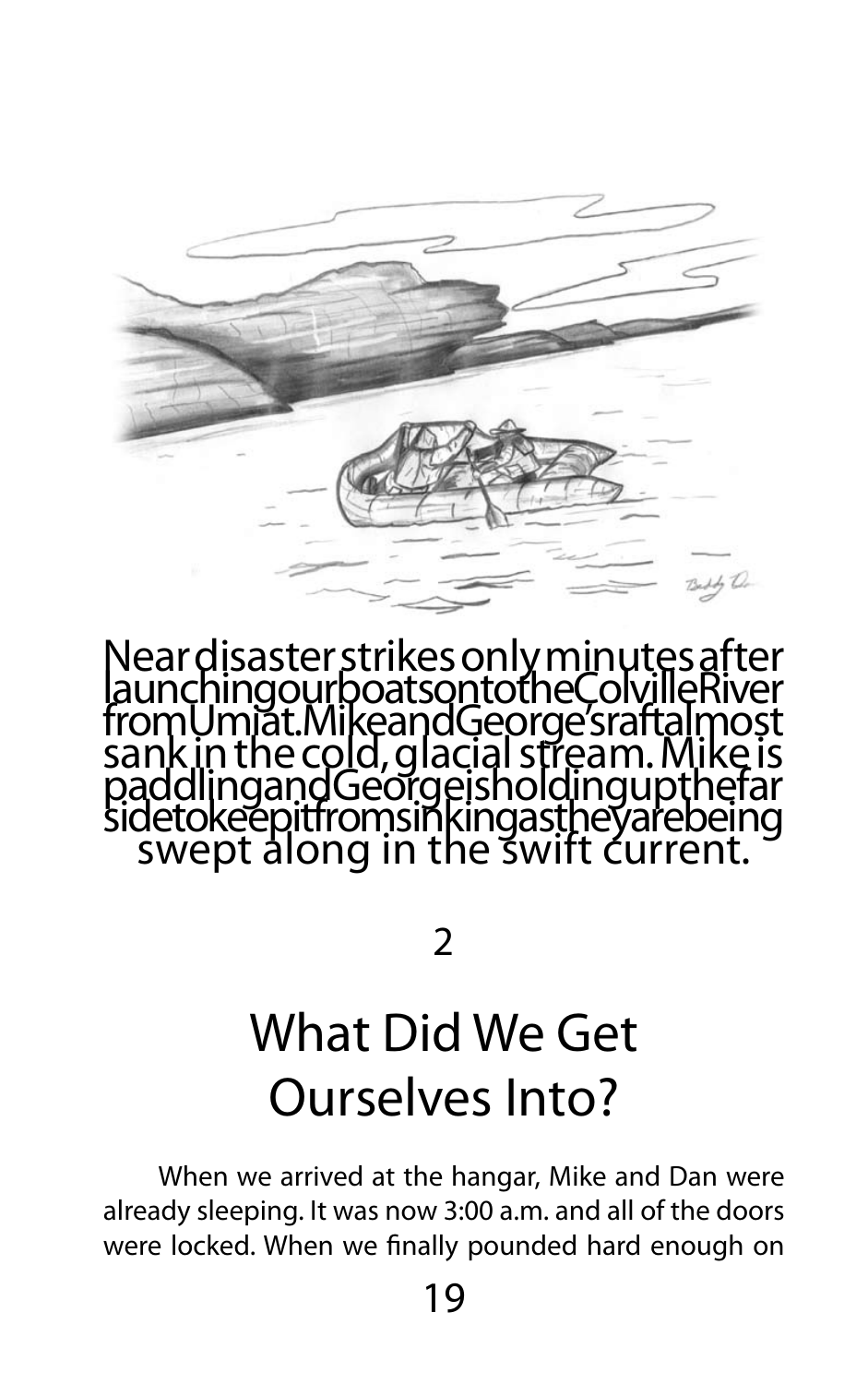the glass office door, we saw a strange figure arise from the floor. It was Mike sleeping in his full mosquito gear! He was wearing his headnet and bugsuit. Mosquitoes were inside the hangar! After getting inside, Buddy, George, and John quickly followed suit with their mosquito gear and bedded down for a short night. The mosquitoes weren't bad, but the bug stuff and netting were necessary. If the mosquitoes were no worse than this, we could live with them. Little did we know what was to come!

By the time we got to bed it was already light outside. Since Fairbanks has only a few hours of semi-darkness this time of the year, this would be the last hint of darkness we would see for the next ten days. The sun stays up all night north of the Arctic Circle in the summer. That's where we were headed in a few short hours — the land of the midnight sun.

Though we were very tired, we could not sleep. It must have been a combination of the mosquitoes, light, and anxiety. As we tried to sleep with the smell of "bug stuff" and our mosquito nets over our heads, we wondered what we were about to encounter. John gave up trying to sleep about 5:00 a.m. He was not alone. The others were awake as well. The hot shower in the hangar bathroom that morning would have to last nine days. There would be no modern conveniences, flush toilets, or hot water on the tundra. Our bush plane could carry only 1,500 pounds plus fuel and pilot. This limited us as to what gear we could bring, so we each had to pack judiciously. It felt strange to leave on a camping trip without a flashlight but they wouldn't be needed due to the 24 hours of sunlight. Trying to decide what to take and what to leave behind at the hangar was difficult. It was especially hard when we were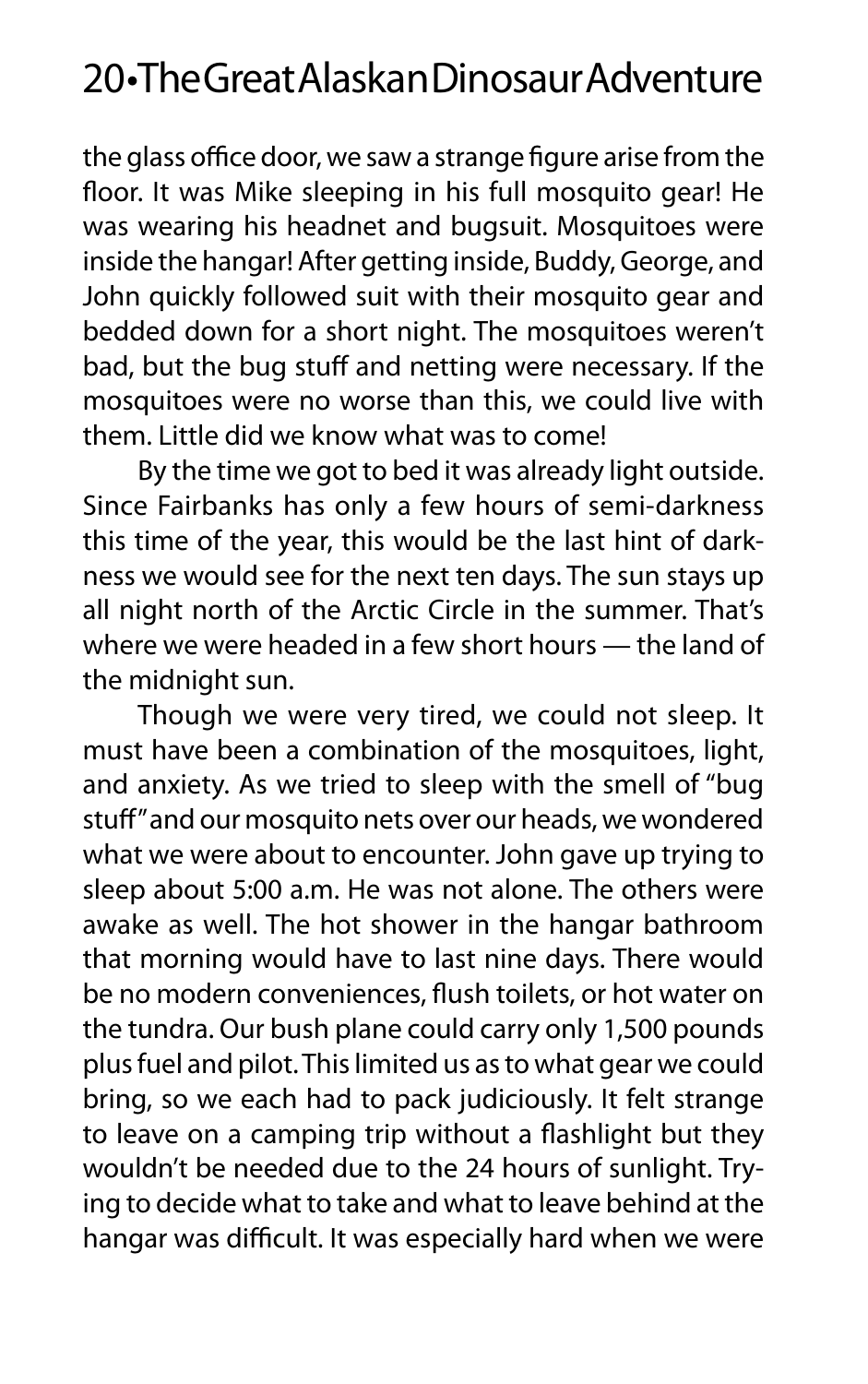dead tired wading among all the gear and bodies. For a while it amounted to mass confusion! There was a large scale, kind of like the ones once used in banks, on which we weighed all of our gear, food, and bodies. Because of Mike's expert advice and our careful packing in the weeks before, we barely came in a few pounds under our 1,500 pound allowance! Dan was even able to take his portable plastic toilet seat — though he received much ribbing from Buddy and Mike.

A man in greasy jeans and t-shirt began to load our gear and prepare the twin engine Navajo Chieftain for the two-and-one-half hour flight at 7:30 a.m. After topping off the fuel tanks and checking the oil, the "mechanic" jumped into the pilot's seat and fired up the engines. He then hollered at the five startled team members, "Let's go!" It was with shock that we realized the "mechanic" was really our bush pilot — and a very good one at that!

Warbelow's Aviation flew us over central Alaska from Fairbanks to Umiat. We left the ground at 8:15. Once our plane was airborne, the city of Fairbanks was quickly swallowed up in the majestic Alaskan wilderness. It was an unusually clear day, according to our pilot. The Brooks Mountains were spectacular. As we traveled north, we found a delightful mix of mountains, tundra, woods, and rivers. We could see the fabled Yukon River and the Alaskan Pipeline. It was worth the trip to Alaska just to ride in the bush plane. The skilled pilot would jockey the small plane around the rugged mountain slopes, pointing out abandoned and working gold mines and searching for big game animals. There were no roads and towns; it was completely barren, desolate, and wild. After crossing the rugged, but not particularly high, Brooks Mountains,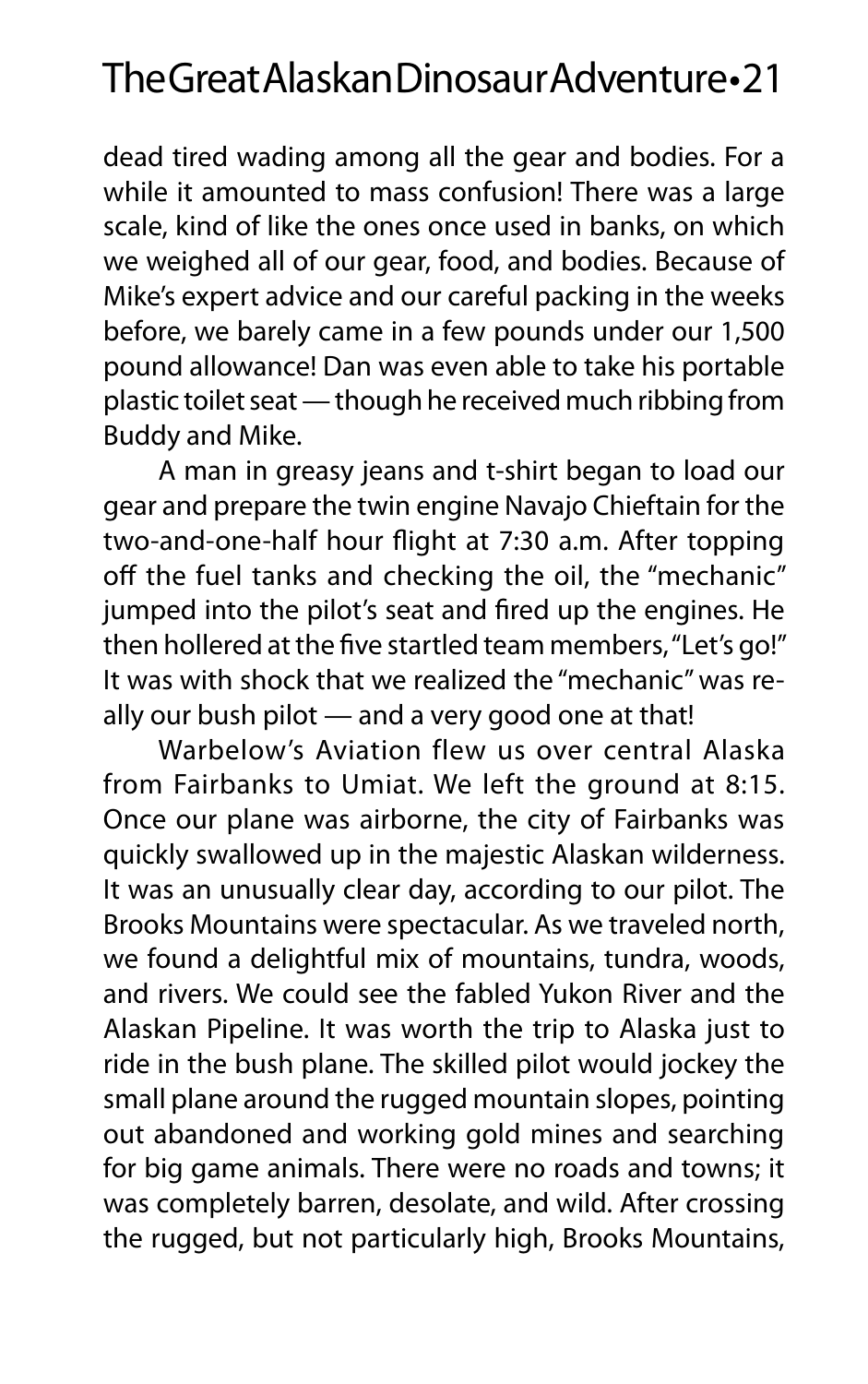

#### Umiat, with the Colville River in the background.

we had our first glimpse of the North Slope. The terrain was very flat and featureless except for the braided and meandering rivers that scarred the landscape along with glacial kettle lakes. It is usually less than three months between snows this far north, so there were no trees, only endless miles of green, grassy tundra.

Many Alaskan bush pilots fly like the old timers — by the seat of their pants. Our pilot told us stories of fatigued pilots who failed to use their instruments and eventually flew their aircraft into the ground. Not many landmarks for reference can be found on the flat and featureless terrain. From the air, the tundra looks very much the same, making this type of flying very hazardous. Getting lost would be very easy. The pilot told us that if you crashed your plane up here the mosquitoes would suck you dry if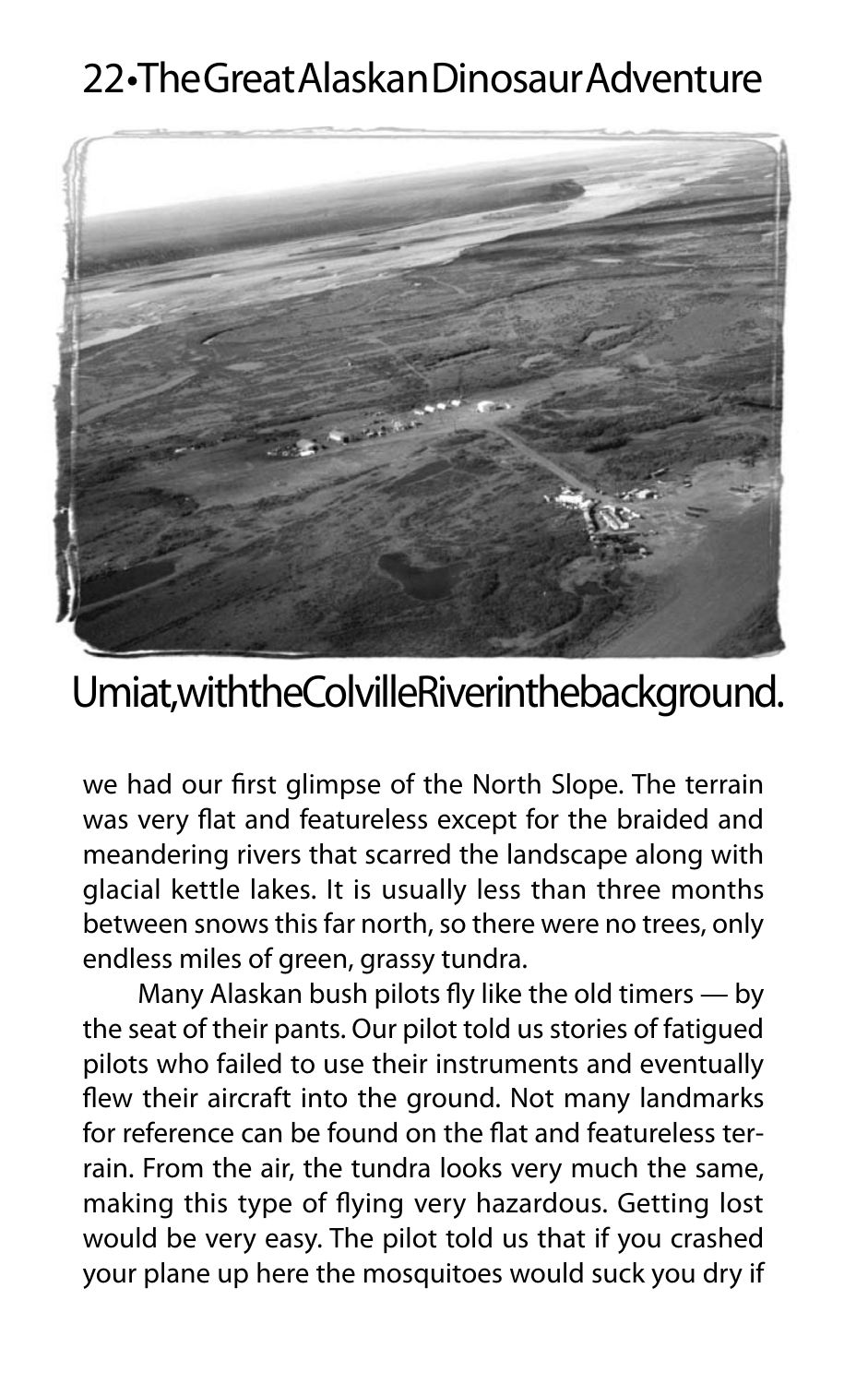the crash didn't kill you. We found that kind of hard to believe at first. As Umiat appeared in the distance we could see the Colville River meandering across the landscape. To its west was the beginning of a high bluff that we would follow for most of the 120 miles while on the river. It was in the outcrop of rock along these bluffs where the dinosaur bones would be found. We wondered what the Lord had in store for us in this barren landscape.

About five minutes before landing in Umiat, our pilot reached behind his seat and grabbed his Deep Woods OFF from his flight bag. He began to apply his "bug stuff" liberally. We began to think this was premature until we landed in Umiat on the gravel runway at 10:30 a.m. Suddenly, we were shocked at the swarms of mosquitoes outside the plane. Had we made the right decision about coming this far and being left behind with so many mosquitoes? From our vantage point inside the plane, they sounded like an angry swarm of bees and they were waiting for us to come out so the feeding could begin. We had prepared physically for the mosquitoes with 100 percent DEET, mosquito headnets, and bug net shirts, but we were not prepared mentally. (Bug shirts are hooded shirts made of mosquito netting with elastic around all the openings.) How in the world could there be this many bugs? The only time during the next nine days we would have a break from the mosquitoes was when the wind would blow harder than ten miles an hour, or while safely in our tents.

We had never seen a pilot work so fast. He had the plane unloaded and was up in the air again within five minutes. He didn't even stick around to say goodbye or let us have a second look in the plane to make sure we had gotten everything. He probably took off so fast to make sure we wouldn't change our minds and go back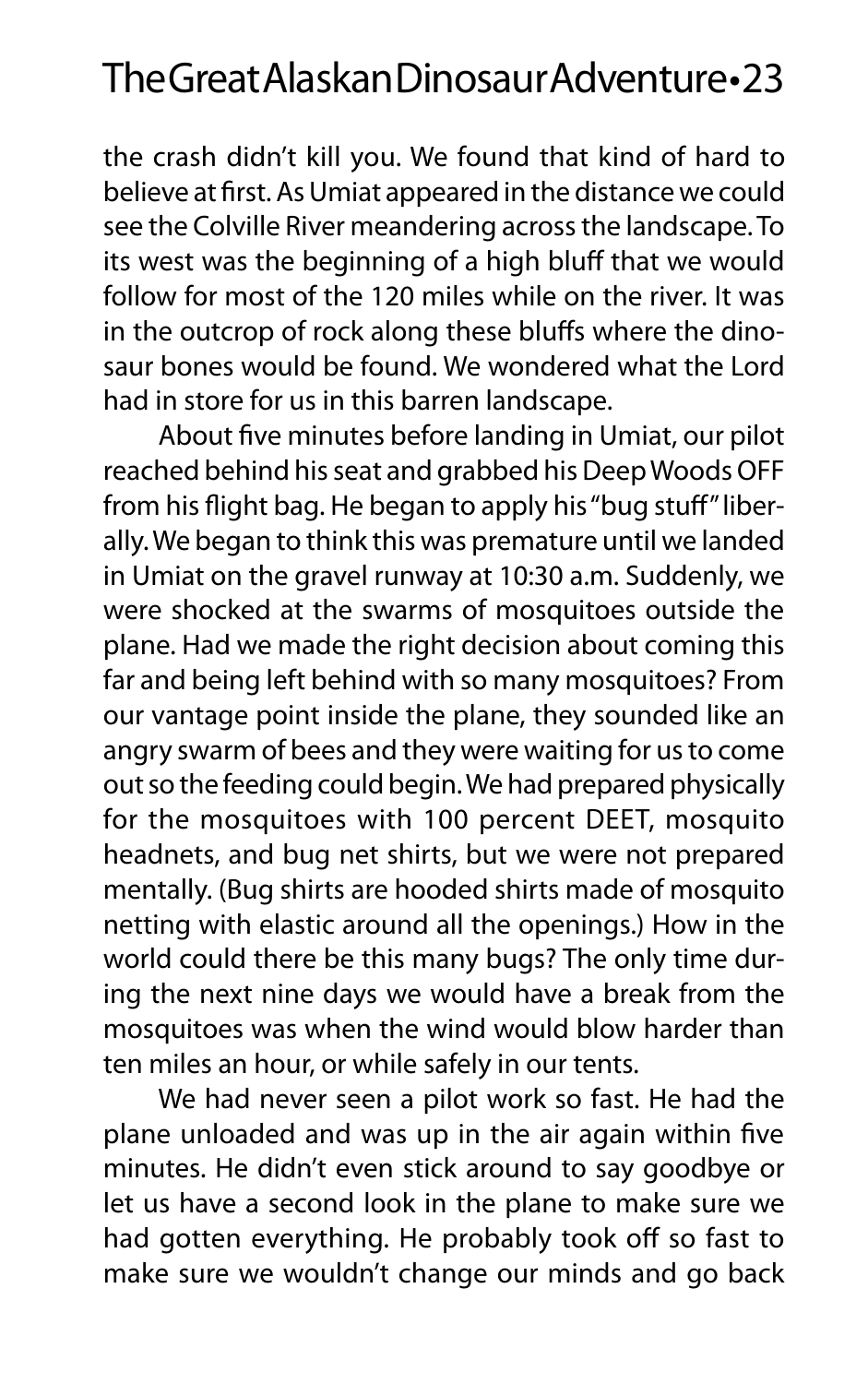with him. After the pilot left, we sat around in shock on top of our pile of gear wondering what we were doing in such a desolate place. The DEET kept the mosquitoes from landing on our exposed skin, but we could do nothing about the swarms that constantly enveloped us. Had we made the right decision? Would we ever make it home alive and sane? What had we gotten ourselves into?

Umiat is a strange little ghost town. Its heyday was probably 20 years ago when the oil industry was booming and it created new towns as exploratory wells were drilled. Umiat often shows up in USA Today as one of the coldest places during the Alaskan winter. Now, only three people live in Umiat — at the most. O.J. is the town's only permanent resident and self-declared mayor. He is a veteran pilot of World War II. When O.J. came walking out of the trailer, he was not wearing a headnet! When we asked him



#### The Umiat Hilton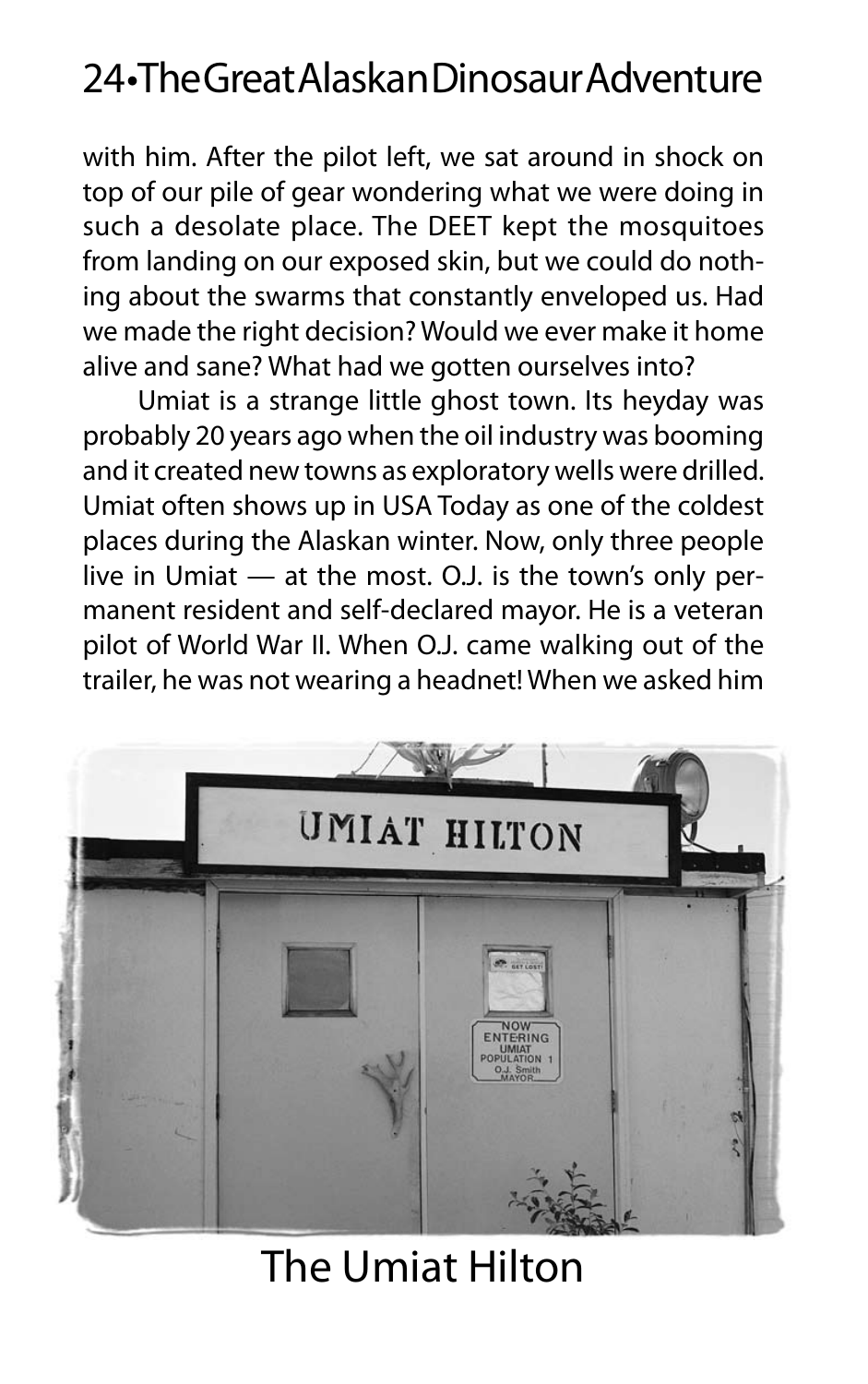about it, he just said, "Oh, you get used to them after a while." We thought he was absolutely nuts and incredibly tough to put up with the mosquitoes. Little did we know that within a week we would be just the same as O.J.

Bob was also there when we landed, sitting on a picnic table among the mosquitoes. Ray, with whom we had made all of our raft rental arrangements, was in Fairbanks picking up supplies. He had taken one of Umiat's small planes. We never got to meet him. We really expected Umiat to be a little bigger, because it shows up in bold print on most maps of Alaska. The town is full of abandoned trailers that look similar to those you would find on a construction site. Oil companies must have used these as barracks to house their workers and then left them there. The "office" in Umiat consisted of three or four of these trailers connected together. The front of the office had several moose and caribou racks above the door along with a sign that read "UMIAT HILTON, POPULATION: ONE." Large tanks sitting around the buildings contained diesel fuel. This was their energy for the long winter. A fuel plane flies to Umiat every few months to fill them. A satellite telephone is the only way Umiat is connected to the outside world. Umiat sits on the banks of the Colville River. It was here we rented our three small river rafts and began our adventure.

Bob and O.J. do not get away from Umiat very often. They seemed to enjoy talking with us longer than we really wanted. We were anxious to begin our journey. We paid them \$1,000 to rent three small rafts, life jackets, and paddles. The rental price included O.J. flying to Nuiqsut to pick them up ten days later. Due to our very limited budget and the high cost of everything in the Arctic, we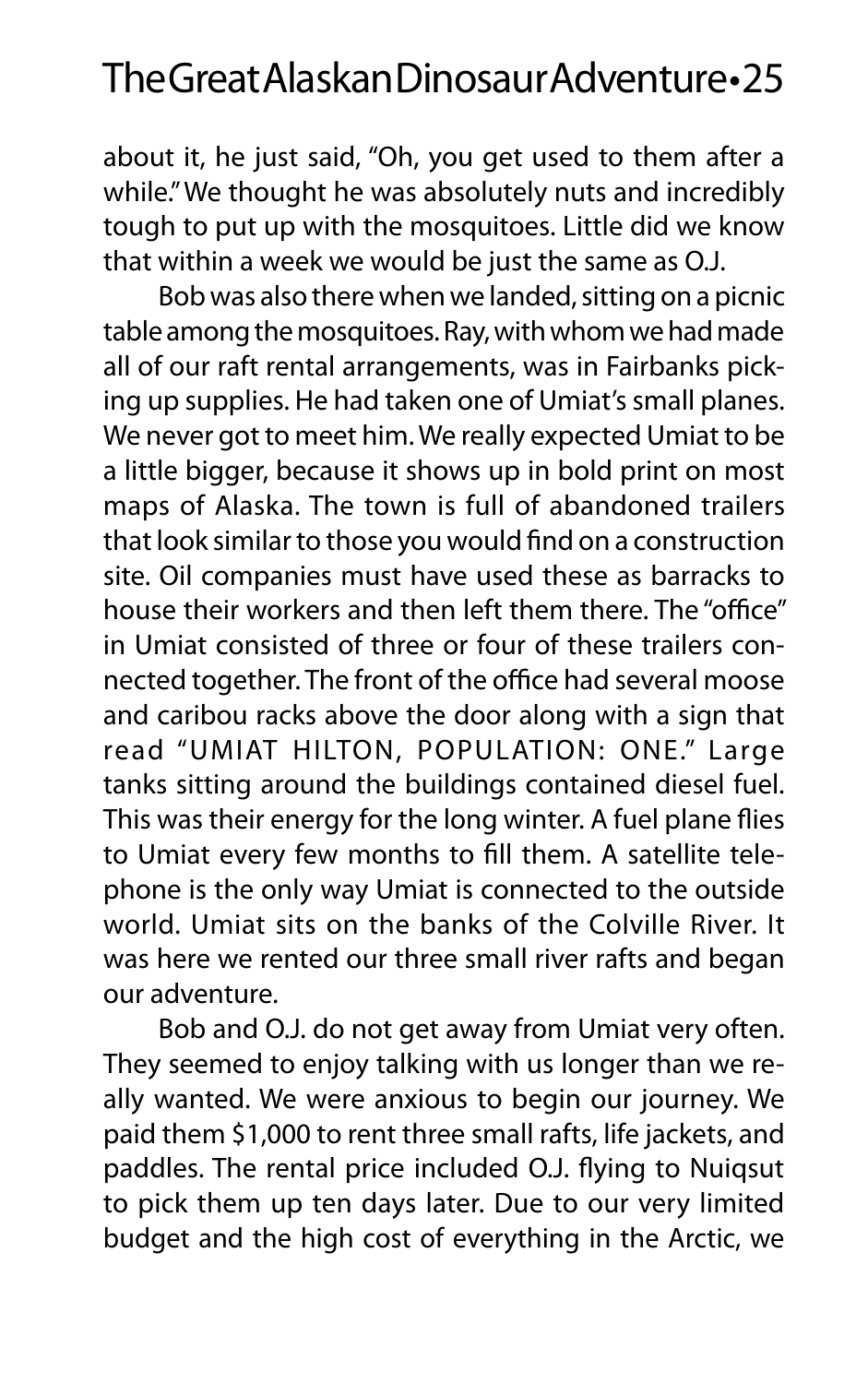could only afford the three rafts. We would much rather have flown directly to the dig site in a helicopter. We were going to have to do this the hard way — with rafts and no outboard motors. When we saw our rafts for the first time, the sight of them gave us quite a jolt! They were sitting in a large pile only half-inflated with some patch kits on top. All of the rafts had patches where previous leaks had been. All of the paddles were of different lengths and some were even cracked and split. We paid \$1,000 for this!? But this is the Arctic — you can't just run out to the store and get what you need.

While we pumped up the rafts, O.J. gave us some advice about where to camp and what to expect. He said, "Boys, this is a beautiful part of Alaska. When you're camping on the river, try to keep it that way. Stay out of the willows 'cause the grizzlies like it in there. Whatever you do, don't fall in the river. It will kill you within minutes." Bob and O.J. took us down to the river in two old pickup trucks. The only way to get this kind of vehicle this far north is to drive it there in the winter — when the ground is frozen. The trail to the river was bumpy and we crossed several small streams along the way. We must have been quite a sight riding with our fully inflated rafts and gear in the backs of the dilapidated pickups. The Colville is only slightly narrower than the Ohio or Missouri, but probably not as deep. It is a large river draining the entire north side of the Brooks Mountains. It was cold (from snow melt) and very muddy.

After unloading the trucks, we had to decide who would ride in which raft. We had five men and 15 duffel bags to fit into one small raft and two medium rafts. Where do you put all your gear — at one end or in the middle? We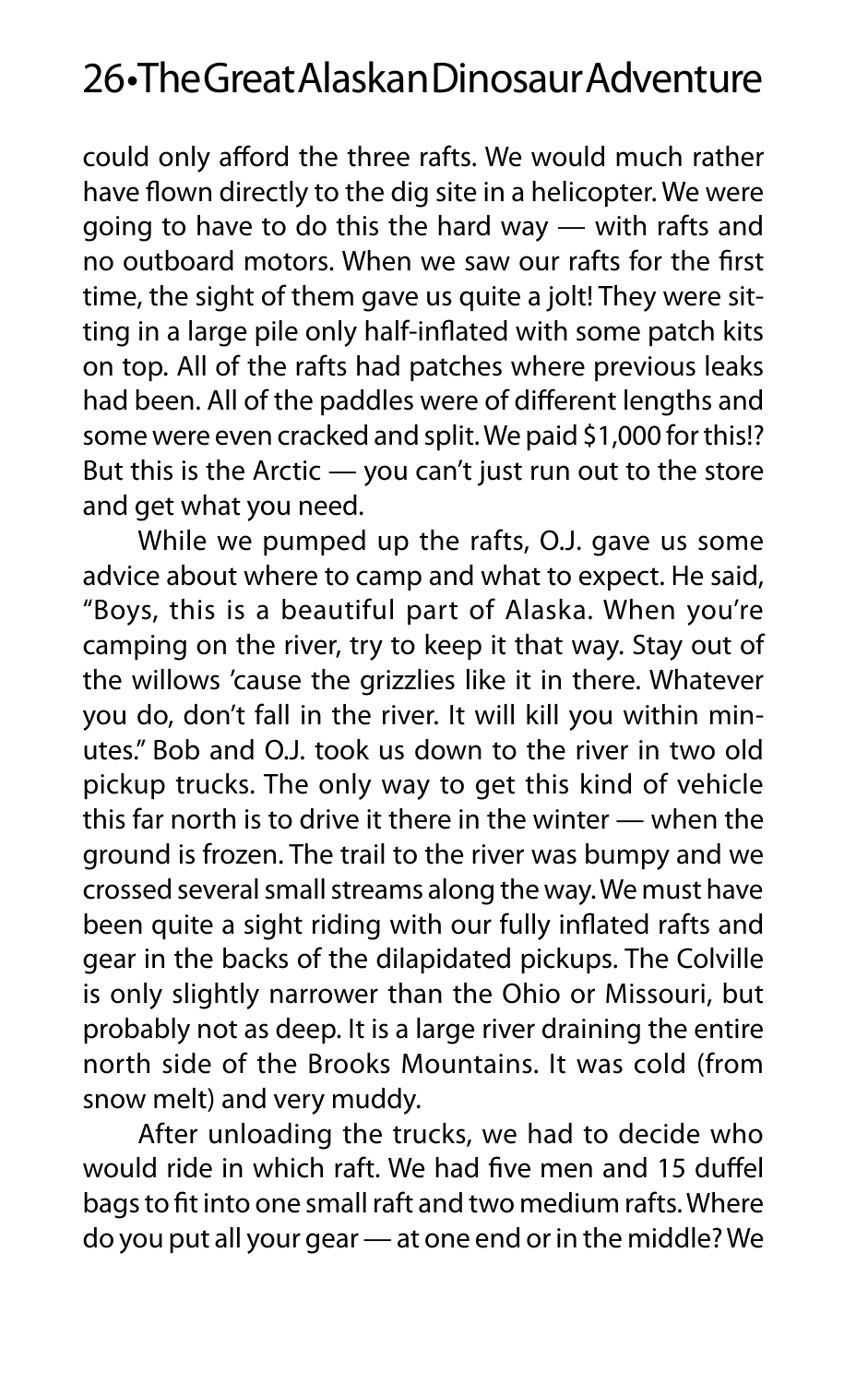didn't have a clue! Adding to the confusion, O.J. threw us a couple of patch kits and said, "One works for the neoprene raft and one for the PVC raft. I don't know which one is which." He also gave us three air pumps. We found out later that only one of them worked. O.J. also told us we could float to our pickup point in the Eskimo village of Nuiqsut in just 24 hours. We were about to prove him woefully wrong.

Dan's expertise at rafting showed when he had the raft he and Buddy were sharing ready to go before the others. They pushed off and immediately were swept downstream by the strong current, so it was quite funny when Dan hollered out, "Which way do we go?" We could tell that O.J. was thinking he would never see us or his rafts again! It was only 15 minutes later that the strong current had carried Buddy and Dan out of sight. John was alone in the small red raft. Mike and George were in the other and they had just pushed off. They really didn't have a chance to settle among their duffels or grab a paddle, since the swift current pushed them along the sheer bank at a dizzying speed. Suddenly, their raft began to sink. Somehow it began losing air, and they didn't know why. They could hear air escaping but with all their duffel bags in the way they could not find the leak. George had to hold up the deflating side of the raft while Mike paddled frantically to get to shore. The current was swift and the ten-foot bank dropped directly into the water preventing them from landing. They were swept along for some distance before they could drag themselves onto a small ledge. The raft nearly sank before they could get to shore. It was only because of God's help that they got to shore before certain catastrophe. After beaching themselves, they discovered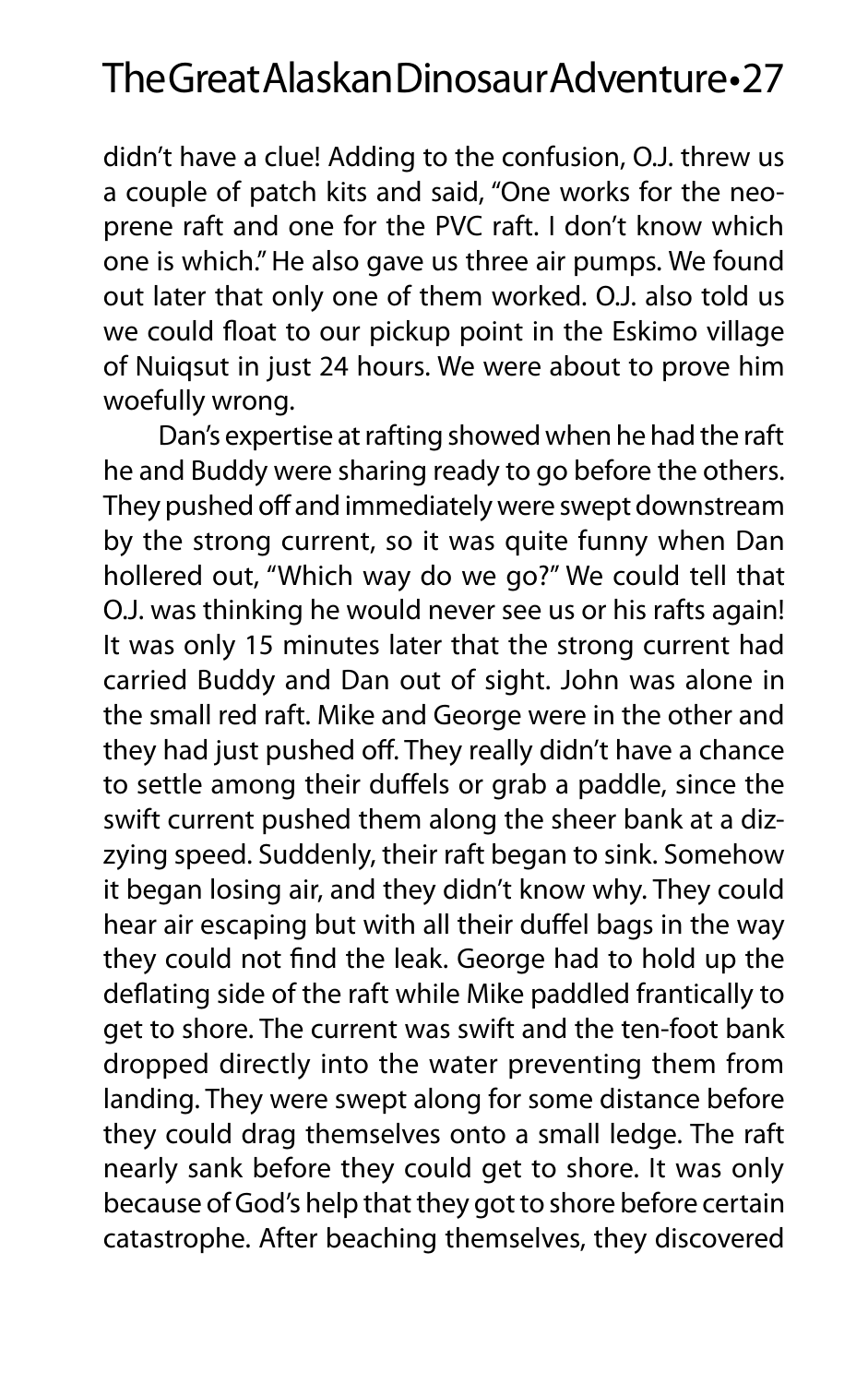that some gear was on top of a valve and apparently had dislodged it, causing the escaping air.

While standing on the narrow, crumbling ledge, one of them had to hold on to the pitching raft, or it would be swept away. The other pumped it up and rearranged their gear. It was with much hesitation that they got back in and started off again. They were later to find out that their raft had the only working air pump in the group. If one of us had fallen into the river, it is not certain that we could have survived before being taken over by hypothermia. The water was very cold. Mike and George were also very fortunate that they had not lost any of their precious gear. Mike never really trusted that raft again. He rode in a different raft for the remainder of the time — always listening for that foreboding sound of hissing air.

By this time, the rest of the team was spread out on the river, with Buddy and Dan close to a mile downstream. They were wondering what had happened, but we had no way of signaling to each other in case of trouble or if we got separated. This was to hurt us more than once in the days to come. Buddy and Dan decided to pull up on the first available gravel bar so that we could regroup.

While we were stopped we ate lunch and gave thanks that George and Mike had escaped certain tragedy. We wondered how we were going to survive the next nine days. We had already had one close call; what would the river bring us next? If somebody got seriously hurt, we did have an aircraft radio with which we could communicate with any planes that flew overhead, but we hadn't seen any. Eating quietly, we contemplated what might happen in the days to come. We had to put our complete trust in the Lord. The Lord alone had supplied the necessary funding for our trip, had allowed us to obtain the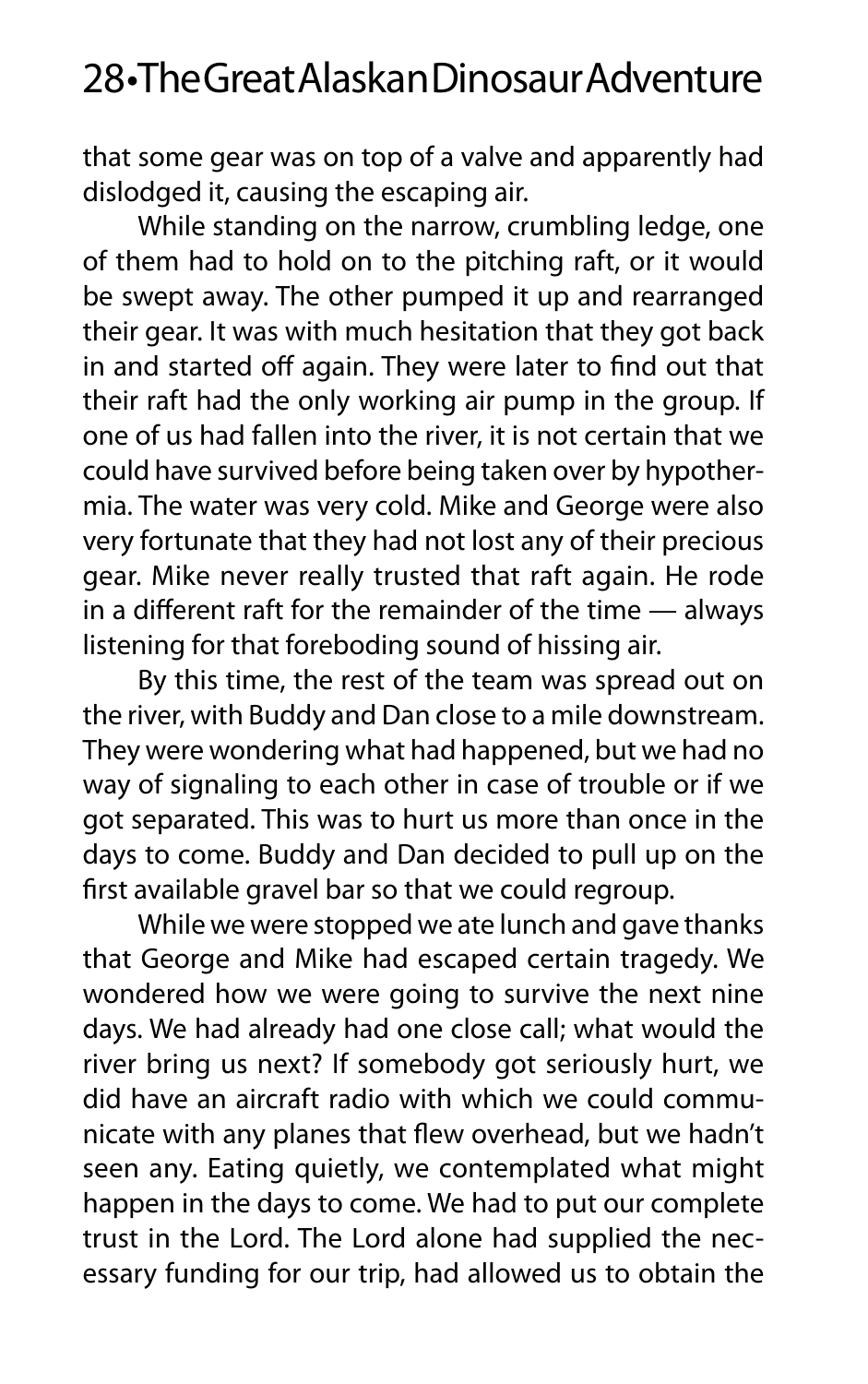necessary permit, and was completely in control of our circumstances. Knowing the Lord would provide gave us a true feeling of peace.

Each of us brought 28 MREs (meals ready to eat) along for food. These are the same meals used by the military. There were 12 different menus from which to choose. Each package contained a complete self-contained meal, including a main course, crackers, cheese, jelly or peanut butter, candy, dried fruit or dessert, fruit drink, chocolate drink, coffee, matches, toilet paper, gum, silverware, and a wet wipe. The meals had more than enough food in them. They were precooked and could be eaten hot or cold. To heat them, the package simply had to be placed in boiling water. Additionally, the meals were completely sealed (so



Every time we heated water for our MREs, mosquitoes would flock toward the heat and end up in the water. It was impossible to heat water without making "mosquito tea."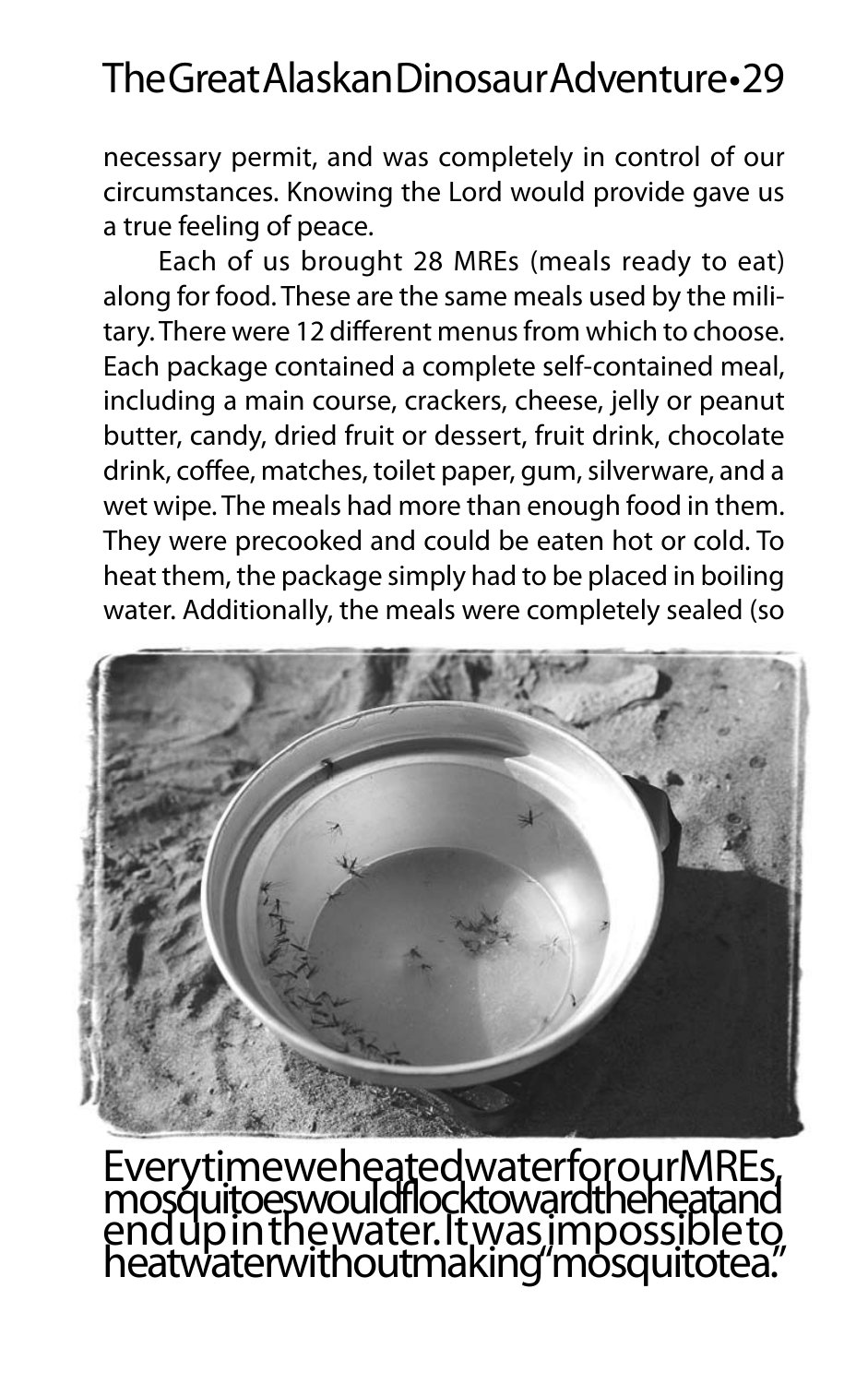we wouldn't have problems with bears and other animals smelling them). All of the trash was completely combustible (no dishes to wash). Although we were tired of MREs by the end of our trip, they were definitely the best food some of us ever had while in the wilderness. Some of us planned the particular meal they were going to eat, but some chose to be surprised. When meal time came, they just reached into their duffel bag and ate whatever they grabbed hold of. We tried once to have hot chocolate and coffee, but heating water without making mosquito tea first was impossible. The mosquitoes are attracted to the heat, and one could always count on a dozen or so ending up in the drink before it was boiling. The main courses included spaghetti, sliced ham, chicken and rice, tuna and noodles, and pork and rice.

While the others were eating, Mike got out the G.P.S. (Global Positioning Satellite System). This is a small hand-held unit that works by satellite signals to tell you your position (latitude and longitude). It is supposed to work anywhere in the world. Mike was having trouble getting it to accept the coordinates O.J. had provided for the distributary channel leading from the Colville River to our pickup point at Nuiqsut. This was important because there was only one correct channel from the Colville and all the others ended in the Arctic Ocean. After we had finished lunch and gathered our scattered wits, we pushed on down the river.

The river probably flowed several miles an hour along most stretches. There were several areas with muddy rapids and shallow water. Still, for the most part we could drift comfortably along without too much paddling. In a few places we had to get out and pull our boats over some shallow rapids when we could not get into the main current.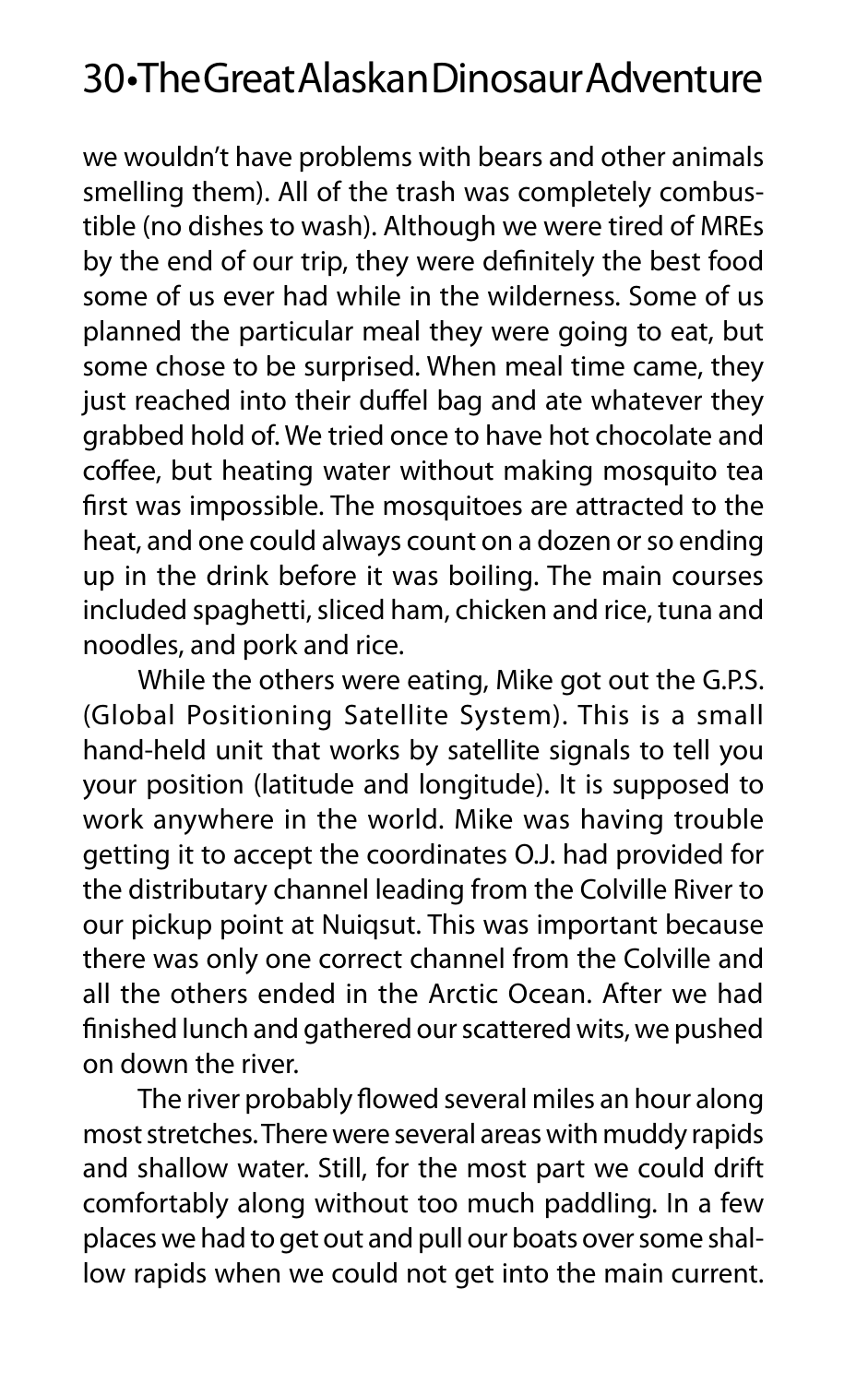

The many channels of the Colville River near Umiat. Parts of the Colville are what geologists calla "braided" stream, where the stream is not confined to a single channel, but flows through many intertwining channels. We often became separated from one another in the maze of channels.

We wanted to make as much distance on the river as we could, because the bone sites were still far downstream. (The Colville flows from south to north and ends in the Arctic Ocean.) As we drifted, we saw occasional rubble tumbling down the 150-foot bluff on our left and observed the falcons, which nested near the top of the bluff, soaring high above.

Mike took the opportunity during the easy rafting to continue working on the G.P.S., but had no luck. The G.P.S. wouldn't accept the coordinates back at Umiat and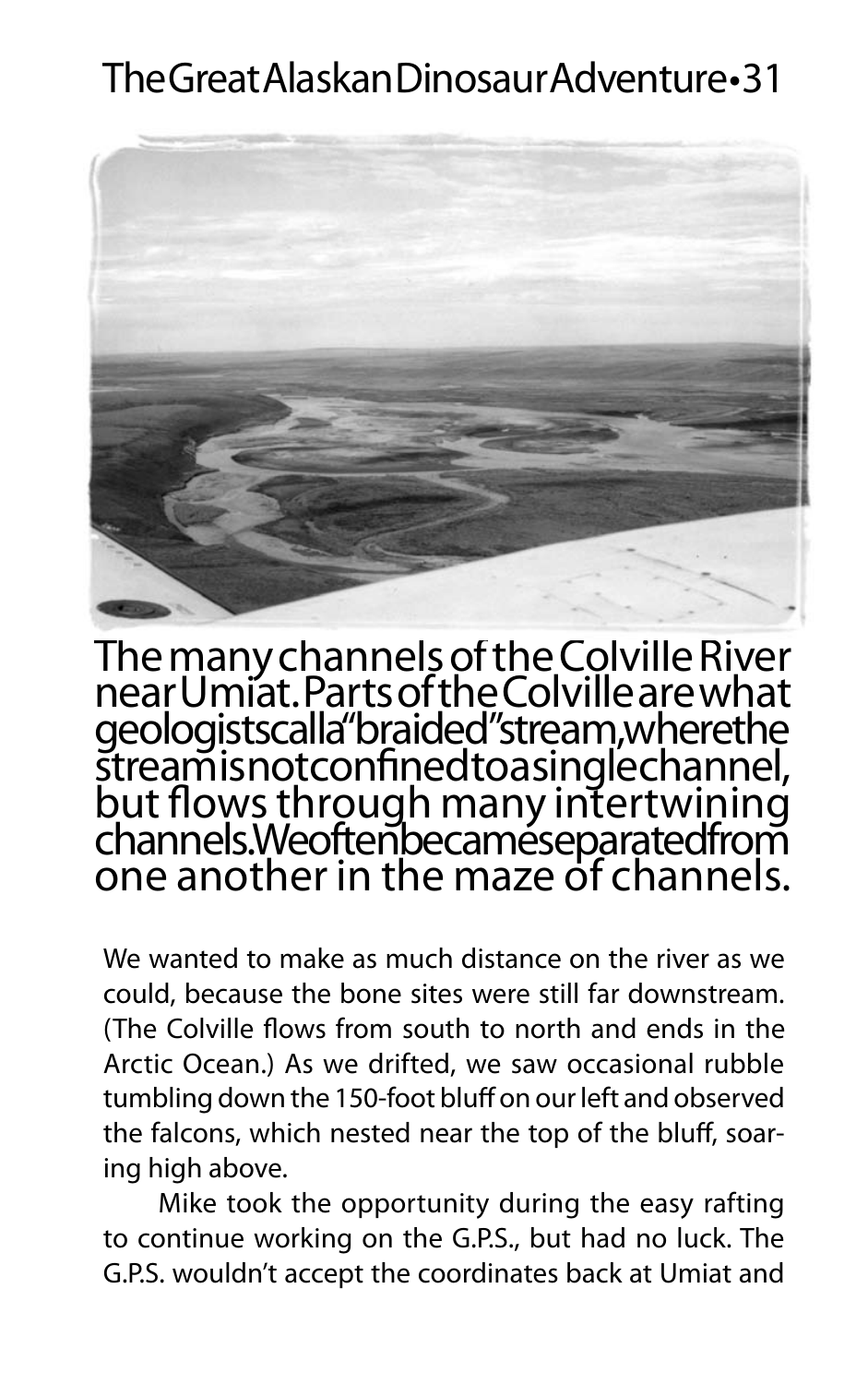

# The mosquitoes loved Mike's black<br>sweatshirt. We had to wear headnets, gloves, and wool clothing to protect<br>ourselves from the bugs.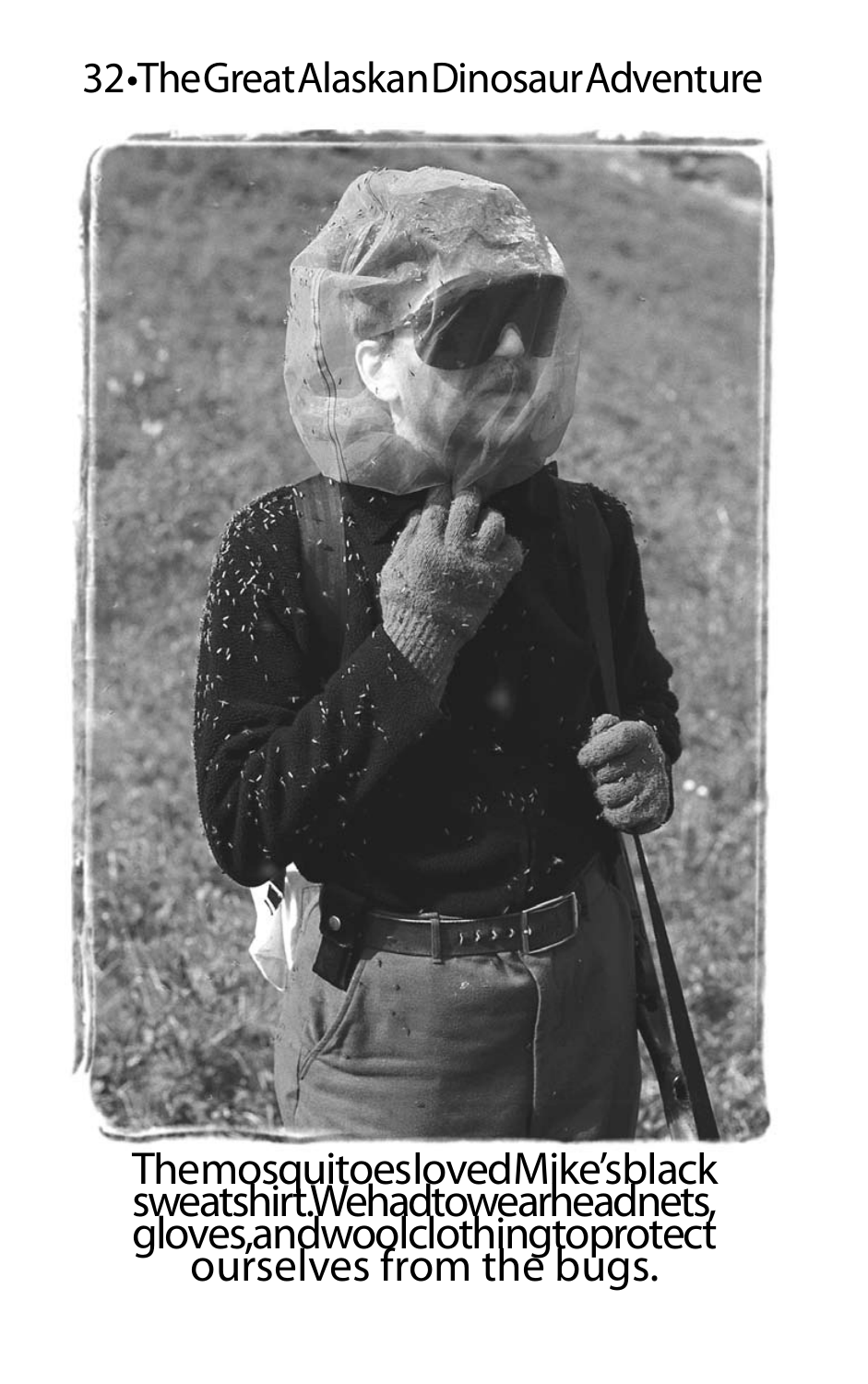he was still having trouble getting them entered. He had written all of the coordinates down on a piece of scrap paper, but they wouldn't do us any good without the G.P.S. working correctly. When the breeze picked up, the mosquitoes would take cover down inside the raft. When the breeze died, they were back in the air hovering about us. If we wanted to send a few mosquitoes on their way, all we had to do was whack the raft a few times with the paddle when the wind was blowing. This would jar them loose and they would blow away in the wind. We spent the remainder of the day floating with the current and doing some occasional paddling. We thought to ourselves that if the rest of the trip goes this way, it wouldn't be so bad.

Most of the clothing we had brought was for cold weather, but with the 24 hours of sunlight it got quite hot during that first day on the river. Everyone needed to wear a heavy wool shirt and pants. In addition, we all wore headnets and hats to keep the mosquitoes from biting through. We sat quietly and suffered in the heat.

As evening approached, we decided to make camp on a high sand and gravel bar about 9:00 p.m. Fourteen miles were covered on the river. That wasn't bad for the first day. The mosquitoes seemed to get worse and it was getting colder. The temperature for most of the day had been about 70 to 75 degrees (F). When we stopped to camp, the usual routine was to drag the rafts up on the beach and put the paddles and pumps under them. Then we piled rocks on top of the boats and tied the bowline to bushes or rocks. We would not want to lose a boat or two during the night by an unexpected rise in the river. Then we hauled our gear to where camp was to be set up.

We were glad to finally get our tents up. It seemed like it took an eternity because of the swarms of mosquitoes